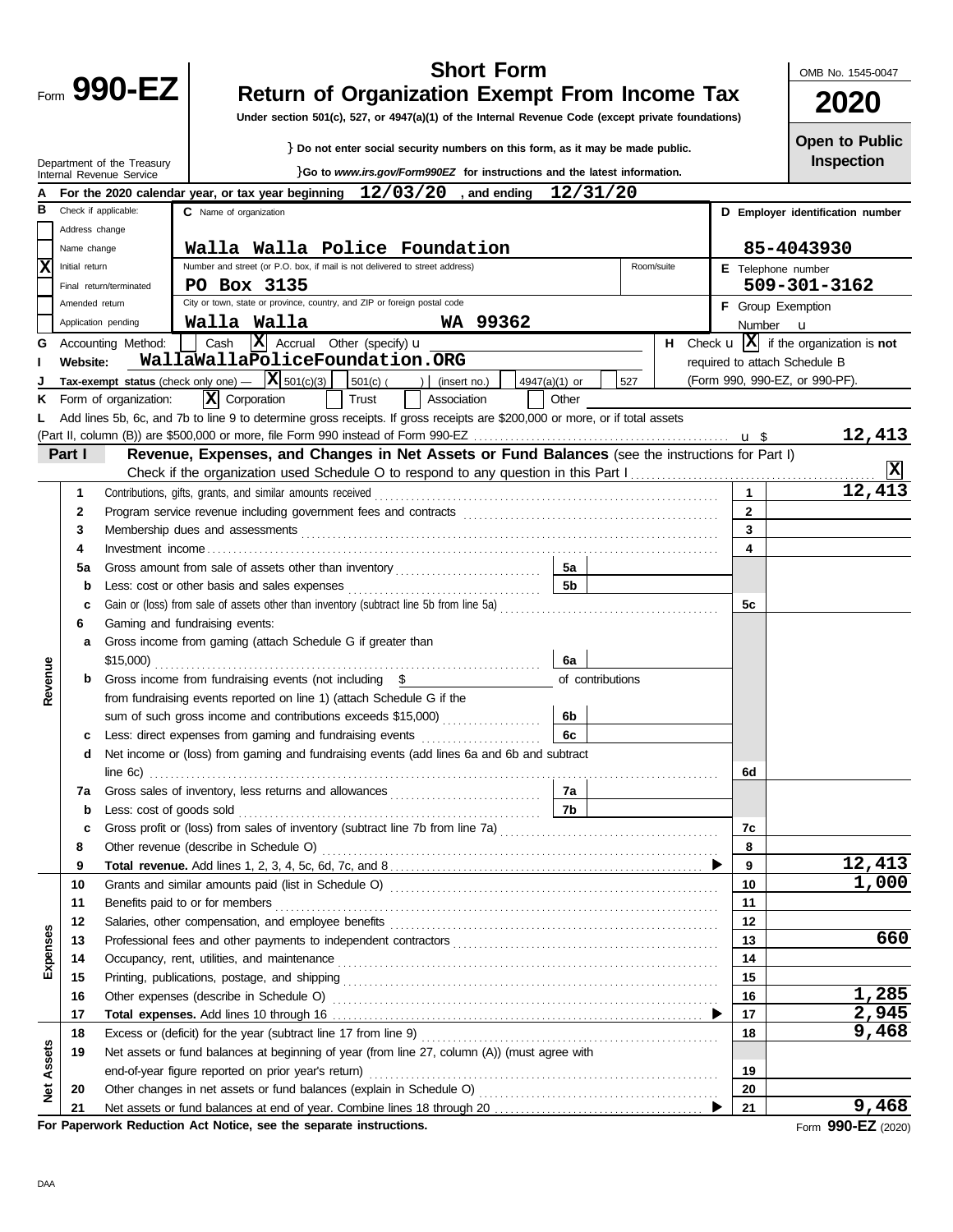| Form 990-EZ (2020)<br>Walla Walla Police Foundation                                                                                            |                               |                                                   | 85-4043930                                        |                    | Page 2                      |
|------------------------------------------------------------------------------------------------------------------------------------------------|-------------------------------|---------------------------------------------------|---------------------------------------------------|--------------------|-----------------------------|
| Part II<br><b>Balance Sheets</b> (see the instructions for Part II)                                                                            |                               |                                                   |                                                   |                    |                             |
|                                                                                                                                                |                               |                                                   |                                                   |                    |                             |
|                                                                                                                                                |                               |                                                   | (A) Beginning of year                             |                    | (B) End of year             |
|                                                                                                                                                |                               |                                                   |                                                   | $\mathbf{0}$<br>22 | 9,468                       |
|                                                                                                                                                |                               |                                                   |                                                   | 0<br>23            |                             |
|                                                                                                                                                |                               |                                                   |                                                   | 0<br>24            |                             |
| 25 Total assets <b>25 Total</b> assets <b>25 Total assets</b>                                                                                  |                               |                                                   |                                                   | 0<br>25            | 9,468                       |
|                                                                                                                                                |                               |                                                   |                                                   | 0<br>26            | O                           |
| 27 Net assets or fund balances (line 27 of column (B) must agree with line 21)                                                                 |                               |                                                   |                                                   | $\mathbf 0$<br>27  | 9,468                       |
| Statement of Program Service Accomplishments (see the instructions for Part III)<br>Part III                                                   |                               |                                                   |                                                   |                    |                             |
| Check if the organization used Schedule O to respond to any question in this Part III                                                          |                               |                                                   | $ \mathbf{x} $                                    |                    | <b>Expenses</b>             |
| What is the organization's primary exempt purpose?                                                                                             |                               |                                                   |                                                   |                    | (Required for section       |
| See Schedule O                                                                                                                                 |                               |                                                   |                                                   |                    | $501(c)(3)$ and $501(c)(4)$ |
| Describe the organization's program service accomplishments for each of its three largest program services,                                    |                               |                                                   |                                                   |                    | organizations; optional for |
| as measured by expenses. In a clear and concise manner, describe the services provided, the number of                                          |                               |                                                   |                                                   | others.)           |                             |
| persons benefited, and other relevant information for each program title.                                                                      |                               |                                                   |                                                   |                    |                             |
| See Schedule O<br>28                                                                                                                           |                               |                                                   |                                                   |                    |                             |
|                                                                                                                                                |                               |                                                   |                                                   |                    |                             |
|                                                                                                                                                |                               |                                                   |                                                   |                    |                             |
| (Grants \$                                                                                                                                     |                               |                                                   |                                                   | 28a                | 1,000                       |
| 29                                                                                                                                             |                               |                                                   |                                                   |                    |                             |
|                                                                                                                                                |                               |                                                   |                                                   |                    |                             |
|                                                                                                                                                |                               |                                                   |                                                   |                    |                             |
| (Grants \$                                                                                                                                     |                               |                                                   |                                                   | 29a                |                             |
| 30                                                                                                                                             |                               |                                                   |                                                   |                    |                             |
|                                                                                                                                                |                               |                                                   |                                                   |                    |                             |
|                                                                                                                                                |                               |                                                   |                                                   | 30a                |                             |
| (Grants \$                                                                                                                                     |                               |                                                   |                                                   |                    |                             |
| (Grants \$                                                                                                                                     |                               |                                                   |                                                   | 31a                |                             |
|                                                                                                                                                |                               |                                                   |                                                   | 32                 | 1,000                       |
| List of Officers, Directors, Trustees, and Key Employees (list each one even if not compensated - see the instructions for Part IV)<br>Part IV |                               |                                                   |                                                   |                    |                             |
|                                                                                                                                                |                               |                                                   |                                                   |                    |                             |
| (a) Name and title                                                                                                                             | (b) Average<br>hours per week | (c) Reportable<br>compensation                    | (d) Health benefits,<br>contributions to employee |                    | (e) Estimated amount of     |
|                                                                                                                                                | devoted to position           | (Forms W-2/1099-MISC)<br>(if not paid, enter -0-) | benefit plans, and<br>deferred compensation       |                    | other compensation          |
| Nathanael C Small                                                                                                                              |                               |                                                   |                                                   |                    |                             |
| President                                                                                                                                      | 2.00                          |                                                   | 0                                                 | 0                  | O                           |
| Eric J Knudson                                                                                                                                 |                               |                                                   |                                                   |                    |                             |
| Vice President                                                                                                                                 | 1.00                          |                                                   | 0                                                 | 0                  | 0                           |
| Michael J Moses                                                                                                                                |                               |                                                   |                                                   |                    |                             |
| Secretary                                                                                                                                      | 1.00                          |                                                   | 0                                                 | 0                  | 0                           |
| Debora L Zalaznik                                                                                                                              |                               |                                                   |                                                   |                    |                             |
| Treasurer                                                                                                                                      | 2.00                          |                                                   | 0                                                 | 0                  | 0                           |
|                                                                                                                                                |                               |                                                   |                                                   |                    |                             |
|                                                                                                                                                |                               |                                                   |                                                   |                    |                             |
|                                                                                                                                                |                               |                                                   |                                                   |                    |                             |
|                                                                                                                                                |                               |                                                   |                                                   |                    |                             |
|                                                                                                                                                |                               |                                                   |                                                   |                    |                             |
|                                                                                                                                                |                               |                                                   |                                                   |                    |                             |
|                                                                                                                                                |                               |                                                   |                                                   |                    |                             |
|                                                                                                                                                |                               |                                                   |                                                   |                    |                             |
|                                                                                                                                                |                               |                                                   |                                                   |                    |                             |
|                                                                                                                                                |                               |                                                   |                                                   |                    |                             |
|                                                                                                                                                |                               |                                                   |                                                   |                    |                             |
|                                                                                                                                                |                               |                                                   |                                                   |                    |                             |
|                                                                                                                                                |                               |                                                   |                                                   |                    |                             |
|                                                                                                                                                |                               |                                                   |                                                   |                    |                             |
|                                                                                                                                                |                               |                                                   |                                                   |                    |                             |
|                                                                                                                                                |                               |                                                   |                                                   |                    |                             |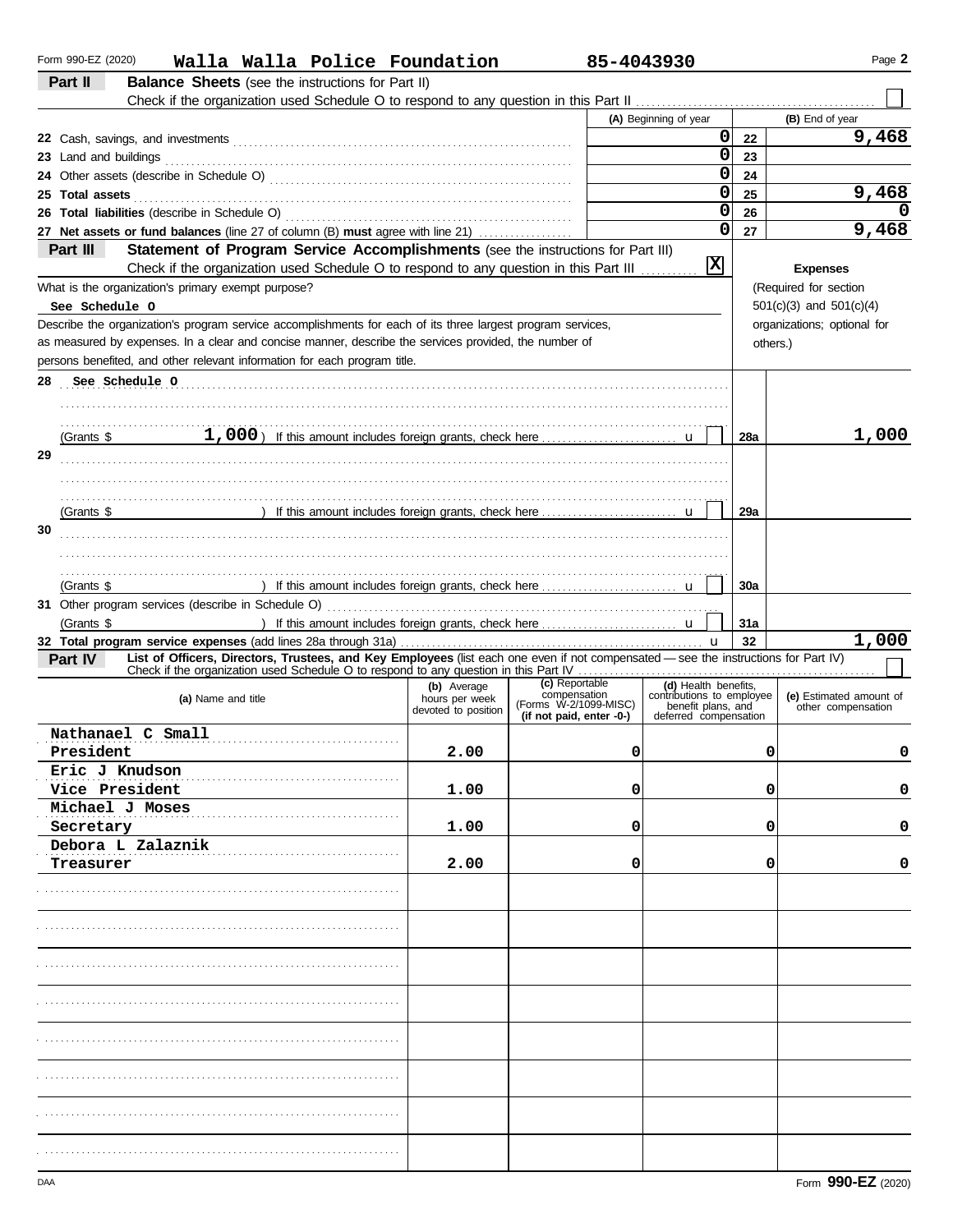|             | Form 990-EZ (2020)<br>Walla Walla Police Foundation<br>85-4043930                                                                                                                                                             |                    |            | Page 3 |
|-------------|-------------------------------------------------------------------------------------------------------------------------------------------------------------------------------------------------------------------------------|--------------------|------------|--------|
|             | Other Information (Note the Schedule A and personal benefit contract statement requirements in the<br>Part V<br>instructions for Part V.) Check if the organization used Schedule O to respond to any question in this Part V |                    |            |        |
|             |                                                                                                                                                                                                                               |                    | <b>Yes</b> | No     |
| 33          | Did the organization engage in any significant activity not previously reported to the IRS? If "Yes," provide a                                                                                                               |                    |            |        |
|             | detailed description of each activity in Schedule O                                                                                                                                                                           | 33                 |            | x      |
| 34          | Were any significant changes made to the organizing or governing documents? If "Yes," attach a conformed                                                                                                                      |                    |            |        |
|             | copy of the amended documents if they reflect a change to the organization's name. Otherwise, explain the                                                                                                                     |                    |            |        |
|             | change on Schedule O. See instructions                                                                                                                                                                                        | 34                 |            | X.     |
| 35a         | Did the organization have unrelated business gross income of \$1,000 or more during the year from business                                                                                                                    |                    |            |        |
|             |                                                                                                                                                                                                                               | 35a                |            | X.     |
| b           |                                                                                                                                                                                                                               | 35 <sub>b</sub>    |            |        |
| C           | Was the organization a section $501(c)(4)$ , $501(c)(5)$ , or $501(c)(6)$ organization subject to section 6033(e) notice,                                                                                                     |                    |            |        |
|             |                                                                                                                                                                                                                               | 35c                |            | X.     |
| 36          | Did the organization undergo a liquidation, dissolution, termination, or significant disposition of net assets                                                                                                                |                    |            |        |
|             |                                                                                                                                                                                                                               | 36                 |            | x      |
| 37a         | Enter amount of political expenditures, direct or indirect, as described in the instructions $\mathbf{u}$   37a                                                                                                               |                    |            |        |
| $\mathbf b$ | Did the organization file Form 1120-POL for this year?                                                                                                                                                                        | 37 <sub>b</sub>    |            | x      |
| 38a         | Did the organization borrow from, or make any loans to, any officer, director, trustee, or key employee; or were                                                                                                              |                    |            |        |
|             |                                                                                                                                                                                                                               | 38a                |            | x      |
| b           | 38b                                                                                                                                                                                                                           |                    |            |        |
| 39          | Section 501(c)(7) organizations. Enter:                                                                                                                                                                                       |                    |            |        |
| a           | 39a<br>Initiation fees and capital contributions included on line 9                                                                                                                                                           |                    |            |        |
| $\mathbf b$ | 39 <sub>b</sub>                                                                                                                                                                                                               |                    |            |        |
| 40a         | Section 501(c)(3) organizations. Enter amount of tax imposed on the organization during the year under:                                                                                                                       |                    |            |        |
|             | section 4911 <b>u</b><br>$\qquad \qquad$ ; section 4912 <b>u</b><br>$\qquad \qquad$ ; section 4955 <b>u</b>                                                                                                                   |                    |            |        |
| b           | Section 501(c)(3), 501(c)(4), and 501(c)(29) organizations. Did the organization engage in any section 4958                                                                                                                   |                    |            |        |
|             | excess benefit transaction during the year, or did it engage in an excess benefit transaction in a prior year                                                                                                                 |                    |            |        |
|             | that has not been reported on any of its prior Forms 990 or 990-EZ? If "Yes," complete Schedule L, Part I                                                                                                                     | 40 <sub>b</sub>    |            | х      |
| c           | Section $501(c)(3)$ , $501(c)(4)$ , and $501(c)(29)$ organizations. Enter amount of tax imposed                                                                                                                               |                    |            |        |
|             | on organization managers or disqualified persons during the year under sections 4912,                                                                                                                                         |                    |            |        |
|             |                                                                                                                                                                                                                               |                    |            |        |
| d           | Section $501(c)(3)$ , $501(c)(4)$ , and $501(c)(29)$ organizations. Enter amount of tax on line                                                                                                                               |                    |            |        |
|             | 40c reimbursed by the organization                                                                                                                                                                                            |                    |            |        |
| е           | All organizations. At any time during the tax year, was the organization a party to a prohibited tax shelter                                                                                                                  |                    |            |        |
|             | transaction? If "Yes," complete Form 8886-T                                                                                                                                                                                   | 40e                |            | x      |
| 41          | WA.<br>List the states with which a copy of this return is filed $\mathbf u$                                                                                                                                                  |                    |            |        |
| 42a         | The organization's books are in care of $\mathbf u$ Debora L Zalaznik<br>Telephone no. <b>u</b>                                                                                                                               | $509 - 301 - 3162$ |            |        |
|             | 6 E Alder St Ste 203                                                                                                                                                                                                          |                    |            |        |
|             | $ZIP + 4$ u<br>Located at <b>u</b> Walla Walla<br>WA                                                                                                                                                                          | 99362              |            |        |

|     | Located at <b>u</b> t wa Liat wa Liat<br>WА<br>$\mathcal{L} \mathbf{P}$ + 4 $\mathbf{U}$                              | 9930Z |     |           |
|-----|-----------------------------------------------------------------------------------------------------------------------|-------|-----|-----------|
| b   | At any time during the calendar year, did the organization have an interest in or a signature or other authority over |       | Yes | <b>No</b> |
|     | a financial account in a foreign country (such as a bank account, securities account, or other financial account)?    | 42b   |     | x         |
|     | If "Yes," enter the name of the foreign country $\mathbf u$                                                           |       |     |           |
|     | See the instructions for exceptions and filing requirements for FinCEN Form 114, Report of Foreign Bank and           |       |     |           |
|     | Financial Accounts (FBAR).                                                                                            |       |     |           |
| C.  | At any time during the calendar year, did the organization maintain an office outside the United States?              | 42c   |     |           |
|     | If "Yes," enter the name of the foreign country $\mathbf u$                                                           |       |     |           |
| 43  | Section 4947(a)(1) nonexempt charitable trusts filing Form 990-EZ in lieu of Form 1041 – Check here                   |       |     |           |
|     | and enter the amount of tax-exempt interest received or accrued during the tax year<br>43<br>$\mathbf{u}$             |       |     |           |
|     |                                                                                                                       |       | Yes | No        |
| 44a | Did the organization maintain any donor advised funds during the year? If "Yes," Form 990 must be                     |       |     |           |
|     | completed instead of Form 990-EZ                                                                                      | 44a   |     |           |
|     |                                                                                                                       |       |     |           |

|     | COMPLETED INSTEAD OF FORM SSO-EZ                                                                               | 44a | . . |
|-----|----------------------------------------------------------------------------------------------------------------|-----|-----|
| b   | Did the organization operate one or more hospital facilities during the year? If "Yes," Form 990 must be       |     |     |
|     |                                                                                                                | 44b |     |
| C   | Did the organization receive any payments for indoor tanning services during the year?                         | 44c |     |
|     | d If "Yes" to line 44c, has the organization filed a Form 720 to report these payments? If "No," provide an    |     |     |
|     |                                                                                                                | 44d |     |
| 45а | Did the organization have a controlled entity within the meaning of section 512(b)(13)?                        | 45a |     |
| b   | Did the organization receive any payment from or engage in any transaction with a controlled entity within the |     |     |
|     | meaning of section 512(b)(13)? If "Yes," Form 990 and Schedule R may need to be completed instead of           |     |     |
|     | Form 990-EZ. See instructions                                                                                  | 45b |     |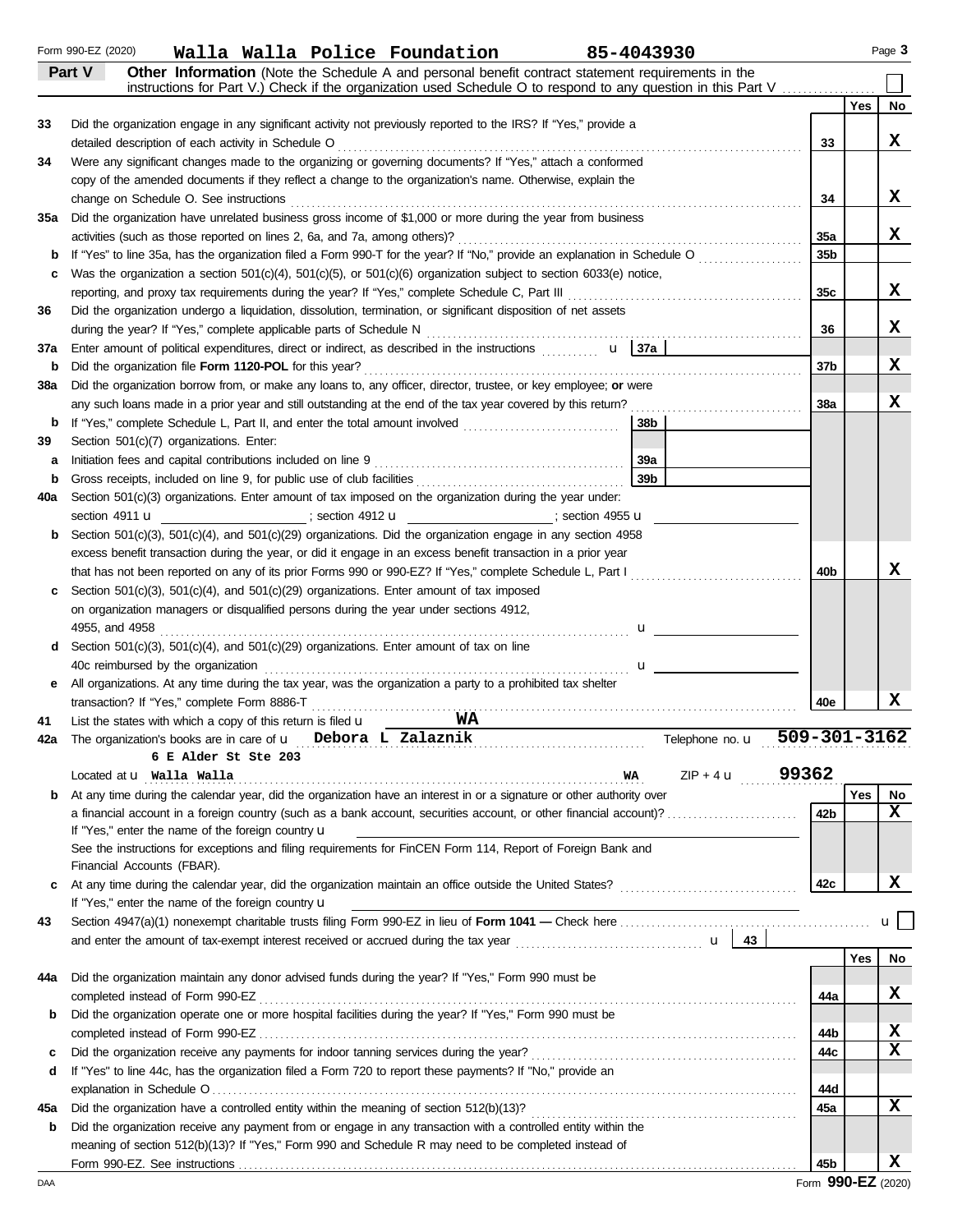|           | Form 990-EZ (2020) | Walla Walla Police Foundation                                                                                                                                                                                                                                                                                            |                                                      |                                                         | 85-4043930                                                                                       |                                               |            | Page 4         |
|-----------|--------------------|--------------------------------------------------------------------------------------------------------------------------------------------------------------------------------------------------------------------------------------------------------------------------------------------------------------------------|------------------------------------------------------|---------------------------------------------------------|--------------------------------------------------------------------------------------------------|-----------------------------------------------|------------|----------------|
| 46        |                    | Did the organization engage, directly or indirectly, in political campaign activities on behalf of or in opposition                                                                                                                                                                                                      |                                                      |                                                         |                                                                                                  | 46                                            | <b>Yes</b> | <b>No</b><br>x |
|           | Part VI            | Section 501(c)(3) Organizations Only<br>All section 501(c)(3) organizations must answer questions 47-49b and 52, and complete the tables for lines<br>50 and 51.                                                                                                                                                         |                                                      |                                                         |                                                                                                  |                                               |            |                |
| 47        |                    | Did the organization engage in lobbying activities or have a section 501(h) election in effect during the tax                                                                                                                                                                                                            |                                                      |                                                         |                                                                                                  |                                               | <b>Yes</b> | No             |
|           |                    | year? If "Yes," complete Schedule C, Part II                                                                                                                                                                                                                                                                             |                                                      |                                                         |                                                                                                  | 47                                            |            | x              |
| 48<br>49a |                    |                                                                                                                                                                                                                                                                                                                          |                                                      |                                                         |                                                                                                  | 48<br>49a                                     |            | X<br>X         |
| b         |                    | If "Yes," was the related organization a section 527 organization?                                                                                                                                                                                                                                                       |                                                      |                                                         |                                                                                                  | 49b                                           |            |                |
| 50        |                    | Complete this table for the organization's five highest compensated employees (other than officers, directors, trustees, and key                                                                                                                                                                                         |                                                      |                                                         |                                                                                                  |                                               |            |                |
|           |                    | employees) who each received more than \$100,000 of compensation from the organization. If there is none, enter "None."                                                                                                                                                                                                  |                                                      |                                                         |                                                                                                  |                                               |            |                |
|           |                    | (a) Name and title of each employee                                                                                                                                                                                                                                                                                      | (b) Average<br>hours per week<br>devoted to position | (c) Reportable<br>compensation<br>(Forms W-2/1099-MISC) | (d) Health benefits,<br>contributions to employee<br>benefit plans, and<br>deferred compensation | (e) Estimated amount of<br>other compensation |            |                |
|           | None               |                                                                                                                                                                                                                                                                                                                          |                                                      |                                                         |                                                                                                  |                                               |            |                |
|           |                    |                                                                                                                                                                                                                                                                                                                          |                                                      |                                                         |                                                                                                  |                                               |            |                |
|           |                    |                                                                                                                                                                                                                                                                                                                          |                                                      |                                                         |                                                                                                  |                                               |            |                |
|           |                    |                                                                                                                                                                                                                                                                                                                          |                                                      |                                                         |                                                                                                  |                                               |            |                |
|           |                    |                                                                                                                                                                                                                                                                                                                          |                                                      |                                                         |                                                                                                  |                                               |            |                |
| f<br>51   |                    | Total number of other employees paid over \$100,000<br>Complete this table for the organization's five highest compensated independent contractors who each received more than<br>\$100,000 of compensation from the organization. If there is none, enter "None."                                                       |                                                      |                                                         |                                                                                                  |                                               |            |                |
|           |                    | (a) Name and business address of each independent contractor                                                                                                                                                                                                                                                             |                                                      |                                                         | (b) Type of service                                                                              | (c) Compensation                              |            |                |
|           | None               |                                                                                                                                                                                                                                                                                                                          |                                                      |                                                         |                                                                                                  |                                               |            |                |
|           |                    |                                                                                                                                                                                                                                                                                                                          |                                                      |                                                         |                                                                                                  |                                               |            |                |
|           |                    |                                                                                                                                                                                                                                                                                                                          |                                                      |                                                         |                                                                                                  |                                               |            |                |
|           |                    |                                                                                                                                                                                                                                                                                                                          |                                                      |                                                         |                                                                                                  |                                               |            |                |
|           |                    |                                                                                                                                                                                                                                                                                                                          |                                                      |                                                         |                                                                                                  |                                               |            |                |
| d<br>52   |                    | Total number of other independent contractors each receiving over \$100,000<br>Did the organization complete Schedule A? <b>Note:</b> All section $501(c)(3)$ organizations must attach a                                                                                                                                |                                                      |                                                         |                                                                                                  |                                               |            |                |
|           |                    | completed Schedule A                                                                                                                                                                                                                                                                                                     |                                                      |                                                         |                                                                                                  | ΙX<br>Yes                                     |            | No             |
|           |                    | Under penalties of periury, I declare that I have examined this return, including accompanying schedules and statements, and to the best of my knowledge and belief, it is<br>true, correct, and complete. Declaration of preparer (other than officer) is based on all information of which preparer has any knowledge. |                                                      |                                                         |                                                                                                  |                                               |            |                |
| Sign      |                    |                                                                                                                                                                                                                                                                                                                          |                                                      |                                                         |                                                                                                  |                                               |            |                |
| Here      |                    | Signature of officer<br>Zalaznik<br>Debora<br>L                                                                                                                                                                                                                                                                          |                                                      | Treasurer                                               | Date                                                                                             |                                               |            |                |
|           |                    | Type or print name and title                                                                                                                                                                                                                                                                                             |                                                      |                                                         |                                                                                                  |                                               |            |                |
|           |                    | Print/Type preparer's name                                                                                                                                                                                                                                                                                               | Preparer's signature                                 |                                                         | Date<br>Check                                                                                    | PTIN                                          |            |                |
| Paid      | Preparer           | Debora L. Zalaznik, CPA<br>Zalaznik & Associates,<br>Firm's name $\}$                                                                                                                                                                                                                                                    | Debora L. Zalaznik, CPA<br>PLLC                      |                                                         | self-employed<br>11/03/21<br>Firm's EIN }                                                        | 91-2141072                                    | P00078888  |                |
|           | <b>Use Only</b>    | PO Box 1724<br>Firm's address }<br>Walla Walla, WA                                                                                                                                                                                                                                                                       | 99362                                                |                                                         | Phone no.                                                                                        | 509-526-5689                                  |            |                |
|           |                    | May the IRS discuss this return with the preparer shown above? See instructions                                                                                                                                                                                                                                          |                                                      |                                                         |                                                                                                  |                                               | Yes        | No             |

Form **990-EZ** (2020)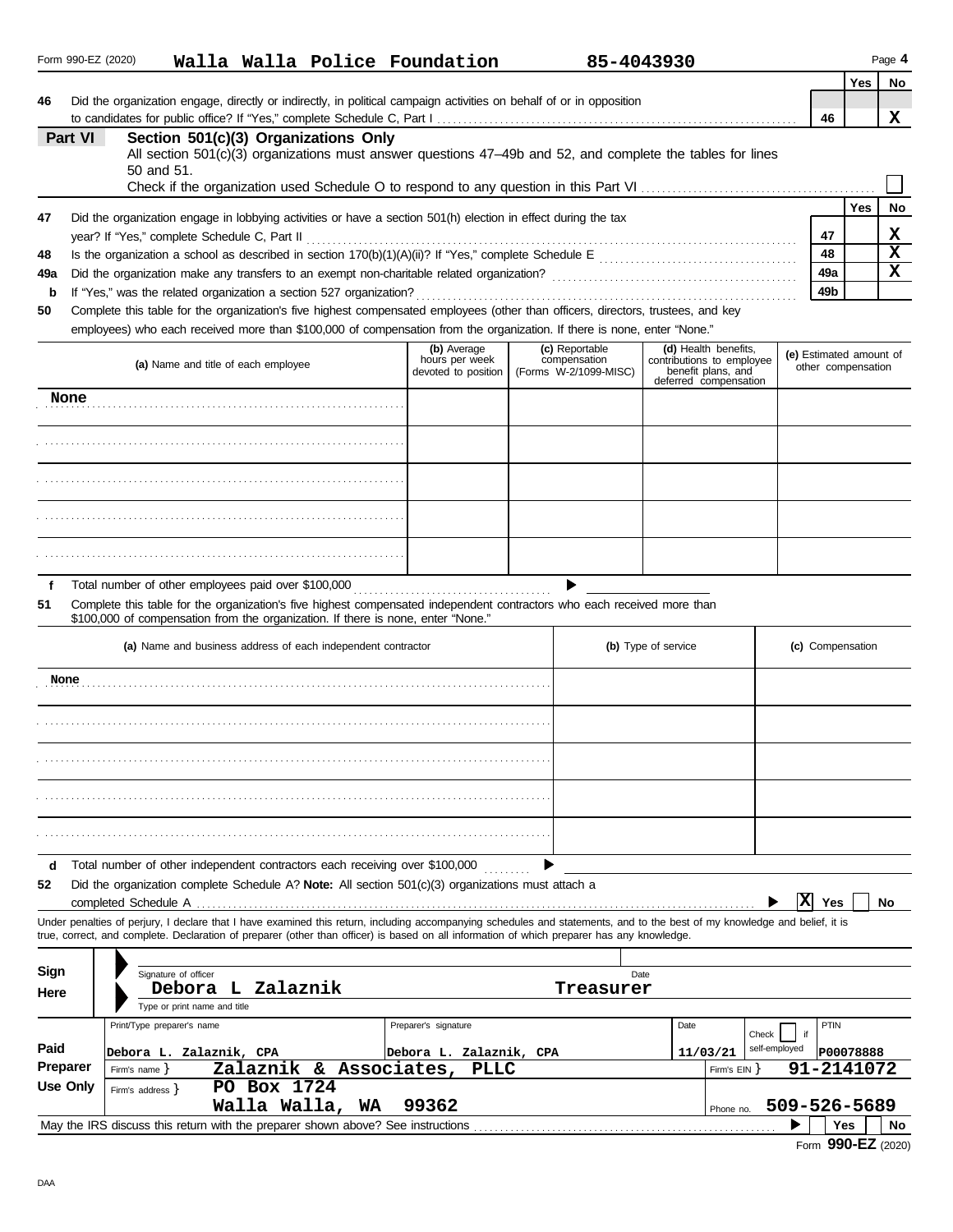|       | <b>SCHEDULE A</b>                                                                                                         |                                                                                 | <b>Public Charity Status and Public Support</b>                                                                                                                                                                                                     |                                                      |    |                                        |                                              | OMB No. 1545-0047                    |  |  |  |  |
|-------|---------------------------------------------------------------------------------------------------------------------------|---------------------------------------------------------------------------------|-----------------------------------------------------------------------------------------------------------------------------------------------------------------------------------------------------------------------------------------------------|------------------------------------------------------|----|----------------------------------------|----------------------------------------------|--------------------------------------|--|--|--|--|
|       | (Form 990 or 990-EZ)                                                                                                      |                                                                                 | Complete if the organization is a section $501(c)(3)$ organization or a section $4947(a)(1)$ nonexempt charitable trust.                                                                                                                            |                                                      |    |                                        |                                              |                                      |  |  |  |  |
|       | Department of the Treasury                                                                                                |                                                                                 | La Attach to Form 990 or Form 990-EZ.                                                                                                                                                                                                               |                                                      |    |                                        |                                              | Open to Public                       |  |  |  |  |
|       | Internal Revenue Service                                                                                                  |                                                                                 | <b>u</b> Go to <i>www.irs.gov/Form990</i> for instructions and the latest information.                                                                                                                                                              |                                                      |    |                                        |                                              | Inspection                           |  |  |  |  |
|       | Name of the organization                                                                                                  |                                                                                 | Walla Walla Police Foundation                                                                                                                                                                                                                       |                                                      |    |                                        | Employer identification number<br>85-4043930 |                                      |  |  |  |  |
|       | Part I                                                                                                                    |                                                                                 | Reason for Public Charity Status. (All organizations must complete this part.) See instructions.                                                                                                                                                    |                                                      |    |                                        |                                              |                                      |  |  |  |  |
|       |                                                                                                                           |                                                                                 | The organization is not a private foundation because it is: (For lines 1 through 12, check only one box.)                                                                                                                                           |                                                      |    |                                        |                                              |                                      |  |  |  |  |
| 1     |                                                                                                                           |                                                                                 | A church, convention of churches, or association of churches described in section 170(b)(1)(A)(i).                                                                                                                                                  |                                                      |    |                                        |                                              |                                      |  |  |  |  |
| 2     |                                                                                                                           |                                                                                 | A school described in section 170(b)(1)(A)(ii). (Attach Schedule E (Form 990 or 990-EZ).)                                                                                                                                                           |                                                      |    |                                        |                                              |                                      |  |  |  |  |
| 3     |                                                                                                                           |                                                                                 | A hospital or a cooperative hospital service organization described in section 170(b)(1)(A)(iii).                                                                                                                                                   |                                                      |    |                                        |                                              |                                      |  |  |  |  |
| 4     |                                                                                                                           |                                                                                 | A medical research organization operated in conjunction with a hospital described in section 170(b)(1)(A)(iii). Enter the hospital's name,                                                                                                          |                                                      |    |                                        |                                              |                                      |  |  |  |  |
|       | city, and state:                                                                                                          |                                                                                 |                                                                                                                                                                                                                                                     |                                                      |    |                                        |                                              |                                      |  |  |  |  |
| 5     | An organization operated for the benefit of a college or university owned or operated by a governmental unit described in |                                                                                 |                                                                                                                                                                                                                                                     |                                                      |    |                                        |                                              |                                      |  |  |  |  |
| 6     |                                                                                                                           | section 170(b)(1)(A)(iv). (Complete Part II.)                                   | A federal, state, or local government or governmental unit described in section 170(b)(1)(A)(v).                                                                                                                                                    |                                                      |    |                                        |                                              |                                      |  |  |  |  |
| 7     | X                                                                                                                         |                                                                                 | An organization that normally receives a substantial part of its support from a governmental unit or from the general public                                                                                                                        |                                                      |    |                                        |                                              |                                      |  |  |  |  |
|       |                                                                                                                           | described in section 170(b)(1)(A)(vi). (Complete Part II.)                      |                                                                                                                                                                                                                                                     |                                                      |    |                                        |                                              |                                      |  |  |  |  |
| 8     |                                                                                                                           |                                                                                 | A community trust described in section 170(b)(1)(A)(vi). (Complete Part II.)                                                                                                                                                                        |                                                      |    |                                        |                                              |                                      |  |  |  |  |
| 9     |                                                                                                                           |                                                                                 | An agricultural research organization described in section 170(b)(1)(A)(ix) operated in conjunction with a land-grant college                                                                                                                       |                                                      |    |                                        |                                              |                                      |  |  |  |  |
|       | university:                                                                                                               |                                                                                 | or university or a non-land-grant college of agriculture (see instructions). Enter the name, city, and state of the college or                                                                                                                      |                                                      |    |                                        |                                              |                                      |  |  |  |  |
| 10    |                                                                                                                           |                                                                                 | An organization that normally receives: (1) more than 33 1/3% of its support from contributions, membership fees, and gross                                                                                                                         |                                                      |    |                                        |                                              |                                      |  |  |  |  |
|       |                                                                                                                           |                                                                                 | receipts from activities related to its exempt functions, subject to certain exceptions; and (2) no more than 331/3% of its                                                                                                                         |                                                      |    |                                        |                                              |                                      |  |  |  |  |
|       |                                                                                                                           |                                                                                 | support from gross investment income and unrelated business taxable income (less section 511 tax) from businesses<br>acquired by the organization after June 30, 1975. See section 509(a)(2). (Complete Part III.)                                  |                                                      |    |                                        |                                              |                                      |  |  |  |  |
| 11    |                                                                                                                           |                                                                                 | An organization organized and operated exclusively to test for public safety. See section 509(a)(4).                                                                                                                                                |                                                      |    |                                        |                                              |                                      |  |  |  |  |
| 12    |                                                                                                                           |                                                                                 | An organization organized and operated exclusively for the benefit of, to perform the functions of, or to carry out the purposes                                                                                                                    |                                                      |    |                                        |                                              |                                      |  |  |  |  |
|       |                                                                                                                           |                                                                                 | of one or more publicly supported organizations described in section 509(a)(1) or section 509(a)(2). See section 509(a)(3).                                                                                                                         |                                                      |    |                                        |                                              |                                      |  |  |  |  |
|       |                                                                                                                           |                                                                                 | Check the box in lines 12a through 12d that describes the type of supporting organization and complete lines 12e, 12f, and 12g.                                                                                                                     |                                                      |    |                                        |                                              |                                      |  |  |  |  |
|       | a                                                                                                                         |                                                                                 | Type I. A supporting organization operated, supervised, or controlled by its supported organization(s), typically by giving<br>the supported organization(s) the power to regularly appoint or elect a majority of the directors or trustees of the |                                                      |    |                                        |                                              |                                      |  |  |  |  |
|       |                                                                                                                           |                                                                                 | supporting organization. You must complete Part IV, Sections A and B.                                                                                                                                                                               |                                                      |    |                                        |                                              |                                      |  |  |  |  |
|       | b                                                                                                                         |                                                                                 | Type II. A supporting organization supervised or controlled in connection with its supported organization(s), by having                                                                                                                             |                                                      |    |                                        |                                              |                                      |  |  |  |  |
|       |                                                                                                                           |                                                                                 | control or management of the supporting organization vested in the same persons that control or manage the supported<br>organization(s). You must complete Part IV, Sections A and C.                                                               |                                                      |    |                                        |                                              |                                      |  |  |  |  |
|       | c                                                                                                                         |                                                                                 | Type III functionally integrated. A supporting organization operated in connection with, and functionally integrated with,                                                                                                                          |                                                      |    |                                        |                                              |                                      |  |  |  |  |
|       |                                                                                                                           |                                                                                 | its supported organization(s) (see instructions). You must complete Part IV, Sections A, D, and E.                                                                                                                                                  |                                                      |    |                                        |                                              |                                      |  |  |  |  |
|       | d                                                                                                                         |                                                                                 | Type III non-functionally integrated. A supporting organization operated in connection with its supported organization(s)                                                                                                                           |                                                      |    |                                        |                                              |                                      |  |  |  |  |
|       |                                                                                                                           |                                                                                 | that is not functionally integrated. The organization generally must satisfy a distribution requirement and an attentiveness<br>requirement (see instructions). You must complete Part IV, Sections A and D, and Part V.                            |                                                      |    |                                        |                                              |                                      |  |  |  |  |
|       | е                                                                                                                         |                                                                                 | Check this box if the organization received a written determination from the IRS that it is a Type I, Type II, Type III                                                                                                                             |                                                      |    |                                        |                                              |                                      |  |  |  |  |
|       |                                                                                                                           |                                                                                 | functionally integrated, or Type III non-functionally integrated supporting organization.                                                                                                                                                           |                                                      |    |                                        |                                              |                                      |  |  |  |  |
|       | f                                                                                                                         | Enter the number of supported organizations                                     |                                                                                                                                                                                                                                                     |                                                      |    |                                        |                                              |                                      |  |  |  |  |
|       | g                                                                                                                         | Provide the following information about the supported organization(s).          |                                                                                                                                                                                                                                                     |                                                      |    |                                        |                                              |                                      |  |  |  |  |
|       | (i) Name of supported<br>organization                                                                                     | (ii) EIN                                                                        | (iii) Type of organization<br>(described on lines 1-10                                                                                                                                                                                              | (iv) Is the organization<br>listed in your governing |    | (v) Amount of monetary<br>support (see |                                              | (vi) Amount of<br>other support (see |  |  |  |  |
|       |                                                                                                                           |                                                                                 | above (see instructions))                                                                                                                                                                                                                           | document?                                            |    | instructions)                          |                                              | instructions)                        |  |  |  |  |
|       |                                                                                                                           |                                                                                 |                                                                                                                                                                                                                                                     | Yes                                                  | No |                                        |                                              |                                      |  |  |  |  |
| (A)   |                                                                                                                           |                                                                                 |                                                                                                                                                                                                                                                     |                                                      |    |                                        |                                              |                                      |  |  |  |  |
| (B)   |                                                                                                                           |                                                                                 |                                                                                                                                                                                                                                                     |                                                      |    |                                        |                                              |                                      |  |  |  |  |
|       |                                                                                                                           |                                                                                 |                                                                                                                                                                                                                                                     |                                                      |    |                                        |                                              |                                      |  |  |  |  |
| (C)   |                                                                                                                           |                                                                                 |                                                                                                                                                                                                                                                     |                                                      |    |                                        |                                              |                                      |  |  |  |  |
|       |                                                                                                                           |                                                                                 |                                                                                                                                                                                                                                                     |                                                      |    |                                        |                                              |                                      |  |  |  |  |
| (D)   |                                                                                                                           |                                                                                 |                                                                                                                                                                                                                                                     |                                                      |    |                                        |                                              |                                      |  |  |  |  |
|       |                                                                                                                           |                                                                                 |                                                                                                                                                                                                                                                     |                                                      |    |                                        |                                              |                                      |  |  |  |  |
| (E)   |                                                                                                                           |                                                                                 |                                                                                                                                                                                                                                                     |                                                      |    |                                        |                                              |                                      |  |  |  |  |
| Total |                                                                                                                           |                                                                                 |                                                                                                                                                                                                                                                     |                                                      |    |                                        |                                              |                                      |  |  |  |  |
|       |                                                                                                                           | For Paperwork Reduction Act Notice, see the Instructions for Form 990 or 990-EZ |                                                                                                                                                                                                                                                     |                                                      |    |                                        |                                              | Schedule A (Form 990 or 990-EZ) 2020 |  |  |  |  |

**For Paperwork Reduction Act Notice, see the Instructions for Form 990 or 990-EZ.**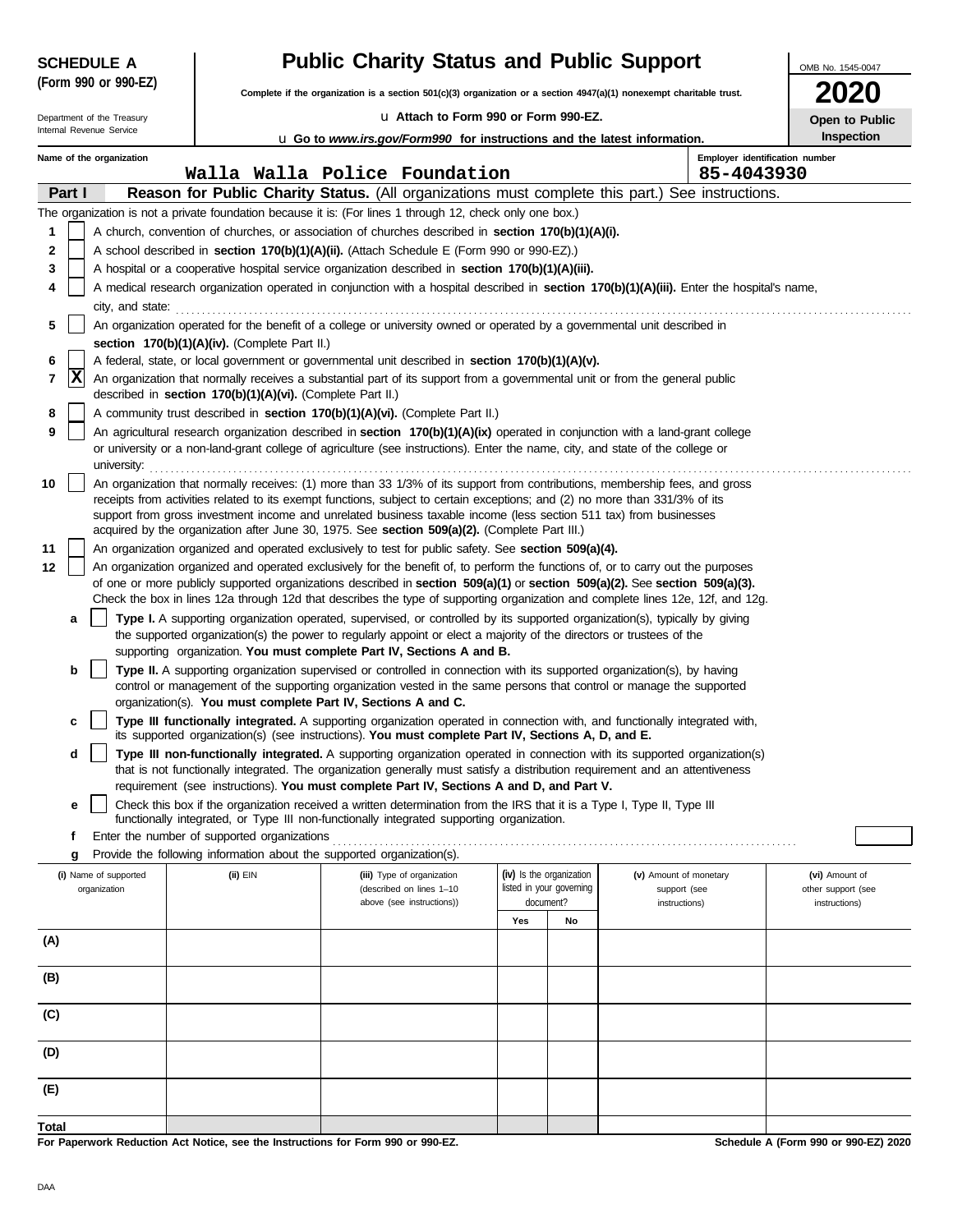|                | Schedule A (Form 990 or 990-EZ) 2020                                                                                                                                                                                                                                                                                                      |                          |          | Walla Walla Police Foundation 85-4043930 |            |          | Page 2    |
|----------------|-------------------------------------------------------------------------------------------------------------------------------------------------------------------------------------------------------------------------------------------------------------------------------------------------------------------------------------------|--------------------------|----------|------------------------------------------|------------|----------|-----------|
|                | Support Schedule for Organizations Described in Sections 170(b)(1)(A)(iv) and 170(b)(1)(A)(vi)<br>Part II<br>(Complete only if you checked the box on line 5, 7, or 8 of Part I or if the organization failed to qualify under<br>Part III. If the organization fails to qualify under the tests listed below, please complete Part III.) |                          |          |                                          |            |          |           |
|                | Section A. Public Support                                                                                                                                                                                                                                                                                                                 |                          |          |                                          |            |          |           |
|                | Calendar year (or fiscal year beginning in)                                                                                                                                                                                                                                                                                               | $\mathbf{u}$<br>(a) 2016 | (b) 2017 | $(c)$ 2018                               | $(d)$ 2019 | (e) 2020 | (f) Total |
| 1              | Gifts, grants, contributions, and<br>membership fees received. (Do not<br>include any "unusual grants.")                                                                                                                                                                                                                                  |                          |          |                                          |            | 12,413   | 12,413    |
| $\mathbf{2}$   | Tax revenues levied for the<br>organization's benefit and either paid<br>to or expended on its behalf                                                                                                                                                                                                                                     |                          |          |                                          |            |          |           |
| 3              | The value of services or facilities<br>furnished by a governmental unit to the<br>organization without charge                                                                                                                                                                                                                             |                          |          |                                          |            |          |           |
| 4              | Total. Add lines 1 through 3                                                                                                                                                                                                                                                                                                              |                          |          |                                          |            | 12,413   | 12,413    |
| 5              | The portion of total contributions by<br>each person (other than a<br>governmental unit or publicly<br>supported organization) included on<br>line 1 that exceeds 2% of the amount<br>shown on line 11, column (f) $\ldots$                                                                                                               |                          |          |                                          |            |          |           |
| 6              | Public support. Subtract line 5 from line 4                                                                                                                                                                                                                                                                                               |                          |          |                                          |            |          | 12,413    |
|                | <b>Section B. Total Support</b>                                                                                                                                                                                                                                                                                                           |                          |          |                                          |            |          |           |
|                | Calendar year (or fiscal year beginning in)                                                                                                                                                                                                                                                                                               | $\mathbf{u}$<br>(a) 2016 | (b) 2017 | $(c)$ 2018                               | $(d)$ 2019 | (e) 2020 | (f) Total |
| $\overline{7}$ | Amounts from line 4                                                                                                                                                                                                                                                                                                                       |                          |          |                                          |            | 12,413   | 12,41     |
| 8              | Gross income from interest, dividends,<br>payments received on securities loans,<br>rents, royalties, and income from<br>similar sources                                                                                                                                                                                                  |                          |          |                                          |            |          |           |
| 9              | Net income from unrelated business<br>activities, whether or not the business<br>is regularly carried on                                                                                                                                                                                                                                  |                          |          |                                          |            |          |           |
| 10             | Other income. Do not include gain or<br>loss from the sale of capital assets<br>(Explain in Part VI.)                                                                                                                                                                                                                                     |                          |          |                                          |            |          |           |
| 11             | Total support. Add lines 7 through 10                                                                                                                                                                                                                                                                                                     |                          |          |                                          |            |          | 12,413    |
| 12             | Gross receipts from related activities, etc. (see instructions)                                                                                                                                                                                                                                                                           |                          |          |                                          |            | 12       |           |

|     | activities, whether or not the business<br>is regularly carried on                                                                                                                                                                                                                      |    |        |  |  |  |  |  |  |  |
|-----|-----------------------------------------------------------------------------------------------------------------------------------------------------------------------------------------------------------------------------------------------------------------------------------------|----|--------|--|--|--|--|--|--|--|
| 10  | Other income. Do not include gain or<br>loss from the sale of capital assets<br>(Explain in Part VI.) $\ldots$ , $\ldots$ , $\ldots$ , $\ldots$                                                                                                                                         |    |        |  |  |  |  |  |  |  |
| 11  | Total support. Add lines 7 through 10                                                                                                                                                                                                                                                   |    | 12,413 |  |  |  |  |  |  |  |
| 12  |                                                                                                                                                                                                                                                                                         | 12 |        |  |  |  |  |  |  |  |
| 13  | First 5 years. If the Form 990 is for the organization's first, second, third, fourth, or fifth tax year as a section 501(c)(3)<br>$\triangleright$ $\overline{X}$                                                                                                                      |    |        |  |  |  |  |  |  |  |
| 14  | Section C. Computation of Public Support Percentage<br>Public support percentage for 2020 (line 6, column (f) divided by line 11, column (f)<br>[absorbs the column of the column (f) divided by line 11, column (f)<br>[absorption of the column of the column of the column of the co | 14 | $\%$   |  |  |  |  |  |  |  |
| 15  |                                                                                                                                                                                                                                                                                         | 15 | %      |  |  |  |  |  |  |  |
| 16a | 33 1/3% support test-2020. If the organization did not check the box on line 13, and line 14 is 33 1/3% or more, check this                                                                                                                                                             |    |        |  |  |  |  |  |  |  |
|     | box and stop here. The organization qualifies as a publicly supported organization                                                                                                                                                                                                      |    |        |  |  |  |  |  |  |  |
| b   | 33 1/3% support test-2019. If the organization did not check a box on line 13 or 16a, and line 15 is 33 1/3% or more, check                                                                                                                                                             |    |        |  |  |  |  |  |  |  |
|     | this box and <b>stop here.</b> The organization qualifies as a publicly supported organization                                                                                                                                                                                          |    |        |  |  |  |  |  |  |  |
| 17a | 10%-facts-and-circumstances test-2020. If the organization did not check a box on line 13, 16a, or 16b, and line 14 is                                                                                                                                                                  |    |        |  |  |  |  |  |  |  |
|     | 10% or more, and if the organization meets the "facts-and-circumstances" test, check this box and stop here. Explain in                                                                                                                                                                 |    |        |  |  |  |  |  |  |  |
|     | Part VI how the organization meets the "facts-and-circumstances" test. The organization qualifies as a publicly supported<br>organization                                                                                                                                               |    |        |  |  |  |  |  |  |  |
| b   | 10%-facts-and-circumstances test-2019. If the organization did not check a box on line 13, 16a, 16b, or 17a, and line                                                                                                                                                                   |    |        |  |  |  |  |  |  |  |
|     | 15 is 10% or more, and if the organization meets the "facts-and-circumstances" test, check this box and stop here. Explain                                                                                                                                                              |    |        |  |  |  |  |  |  |  |
|     | in Part VI how the organization meets the "facts-and-circumstances" test. The organization qualifies as a publicly supported<br>organization                                                                                                                                            |    |        |  |  |  |  |  |  |  |
| 18  | <b>Private foundation.</b> If the organization did not check a box on line 13, 16a, 16b, 17a, or 17b, check this box and see<br>instructions                                                                                                                                            |    |        |  |  |  |  |  |  |  |

**12,413 12,413**

**12,413 12,413**

**12,413 12,413**

**12,413**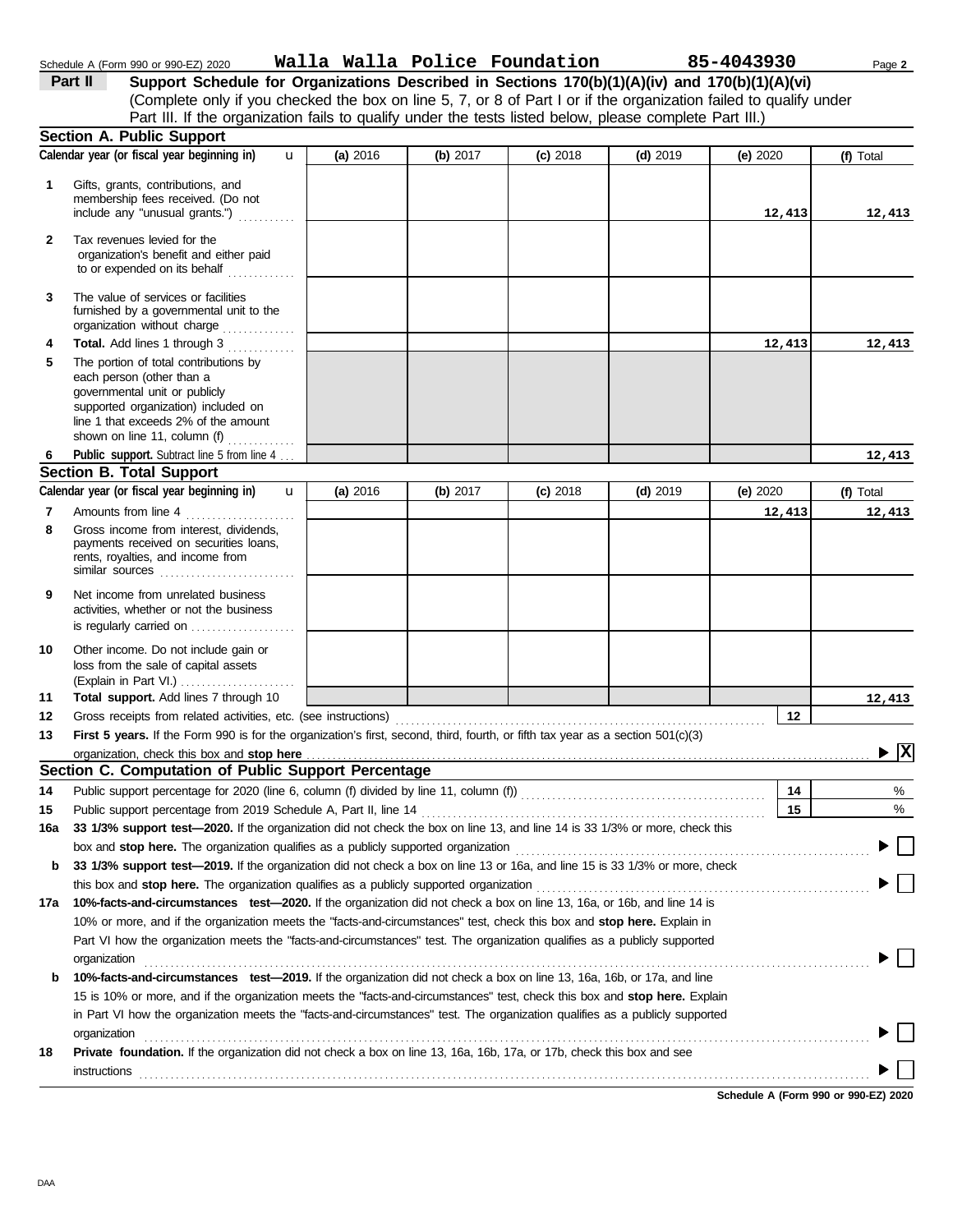| Schedule A (Form 990 or 990-EZ) 202 |  |  |  |
|-------------------------------------|--|--|--|

### Schedule A (Form 990 or 990-EZ) 2020 Page **3 Walla Walla Police Foundation 85-4043930**

**Part III Support Schedule for Organizations Described in Section 509(a)(2)** (Complete only if you checked the box on line 10 of Part I or if the organization failed to qualify under Part II. If the organization fails to qualify under the tests listed below, please complete Part II.)

|              | <b>Section A. Public Support</b>                                                                                                                                                  |          |            |            |            |            |    |           |
|--------------|-----------------------------------------------------------------------------------------------------------------------------------------------------------------------------------|----------|------------|------------|------------|------------|----|-----------|
|              | Calendar year (or fiscal year beginning in)<br>u                                                                                                                                  | (a) 2016 | (b) $2017$ | $(c)$ 2018 | $(d)$ 2019 | (e) $2020$ |    | (f) Total |
| 1            | Gifts, grants, contributions, and membership fees<br>received. (Do not include any "unusual grants.")                                                                             |          |            |            |            |            |    |           |
| $\mathbf{2}$ | Gross receipts from admissions, merchandise<br>sold or services performed, or facilities<br>furnished in any activity that is related to the<br>organization's tax-exempt purpose |          |            |            |            |            |    |           |
| 3            | Gross receipts from activities that are not an<br>unrelated trade or business under section 513                                                                                   |          |            |            |            |            |    |           |
| 4            | Tax revenues levied for the<br>organization's benefit and either paid<br>to or expended on its behalf                                                                             |          |            |            |            |            |    |           |
| 5            | The value of services or facilities<br>furnished by a governmental unit to the<br>organization without charge                                                                     |          |            |            |            |            |    |           |
| 6            | Total. Add lines 1 through 5                                                                                                                                                      |          |            |            |            |            |    |           |
| 7a           | Amounts included on lines 1, 2, and 3<br>received from disqualified persons                                                                                                       |          |            |            |            |            |    |           |
| b            | Amounts included on lines 2 and 3<br>received from other than disqualified<br>persons that exceed the greater of \$5,000<br>or 1% of the amount on line 13 for the year           |          |            |            |            |            |    |           |
| c            | Add lines 7a and 7b                                                                                                                                                               |          |            |            |            |            |    |           |
| 8            | Public support. (Subtract line 7c from                                                                                                                                            |          |            |            |            |            |    |           |
|              | <b>Section B. Total Support</b>                                                                                                                                                   |          |            |            |            |            |    |           |
|              | Calendar year (or fiscal year beginning in)<br>$\mathbf{u}$                                                                                                                       | (a) 2016 | (b) 2017   | $(c)$ 2018 | $(d)$ 2019 | (e) 2020   |    | (f) Total |
| 9            | Amounts from line 6                                                                                                                                                               |          |            |            |            |            |    |           |
| 10a          | Gross income from interest, dividends,<br>payments received on securities loans, rents,<br>royalties, and income from similar sources                                             |          |            |            |            |            |    |           |
| b            | Unrelated business taxable income (less<br>section 511 taxes) from businesses<br>acquired after June 30, 1975                                                                     |          |            |            |            |            |    |           |
| c            | Add lines 10a and 10b                                                                                                                                                             |          |            |            |            |            |    |           |
| 11           | Net income from unrelated business<br>activities not included in line 10b, whether<br>or not the business is regularly carried on                                                 |          |            |            |            |            |    |           |
| 12           | Other income. Do not include gain or<br>loss from the sale of capital assets<br>(Explain in Part VI.)<br>.                                                                        |          |            |            |            |            |    |           |
| 13           | Total support. (Add lines 9, 10c, 11,<br>and 12.)                                                                                                                                 |          |            |            |            |            |    |           |
| 14           | First 5 years. If the Form 990 is for the organization's first, second, third, fourth, or fifth tax year as a section 501(c)(3)                                                   |          |            |            |            |            |    |           |
|              | organization, check this box and stop here                                                                                                                                        |          |            |            |            |            |    |           |
|              | Section C. Computation of Public Support Percentage                                                                                                                               |          |            |            |            |            |    |           |
| 15           |                                                                                                                                                                                   |          |            |            |            |            | 15 | %         |
| 16           |                                                                                                                                                                                   |          |            |            |            |            | 16 | %         |
|              | Section D. Computation of Investment Income Percentage                                                                                                                            |          |            |            |            |            |    |           |
| 17           |                                                                                                                                                                                   |          |            |            |            |            | 17 | %         |
| 18           | Investment income percentage from 2019 Schedule A, Part III, line 17                                                                                                              |          |            |            |            |            | 18 | %         |
| 19a          | 33 1/3% support tests-2020. If the organization did not check the box on line 14, and line 15 is more than 33 1/3%, and line                                                      |          |            |            |            |            |    |           |
|              |                                                                                                                                                                                   |          |            |            |            |            |    |           |
| b            | 33 1/3% support tests-2019. If the organization did not check a box on line 14 or line 19a, and line 16 is more than 33 1/3%, and                                                 |          |            |            |            |            |    |           |
|              |                                                                                                                                                                                   |          |            |            |            |            |    |           |
| 20           |                                                                                                                                                                                   |          |            |            |            |            |    |           |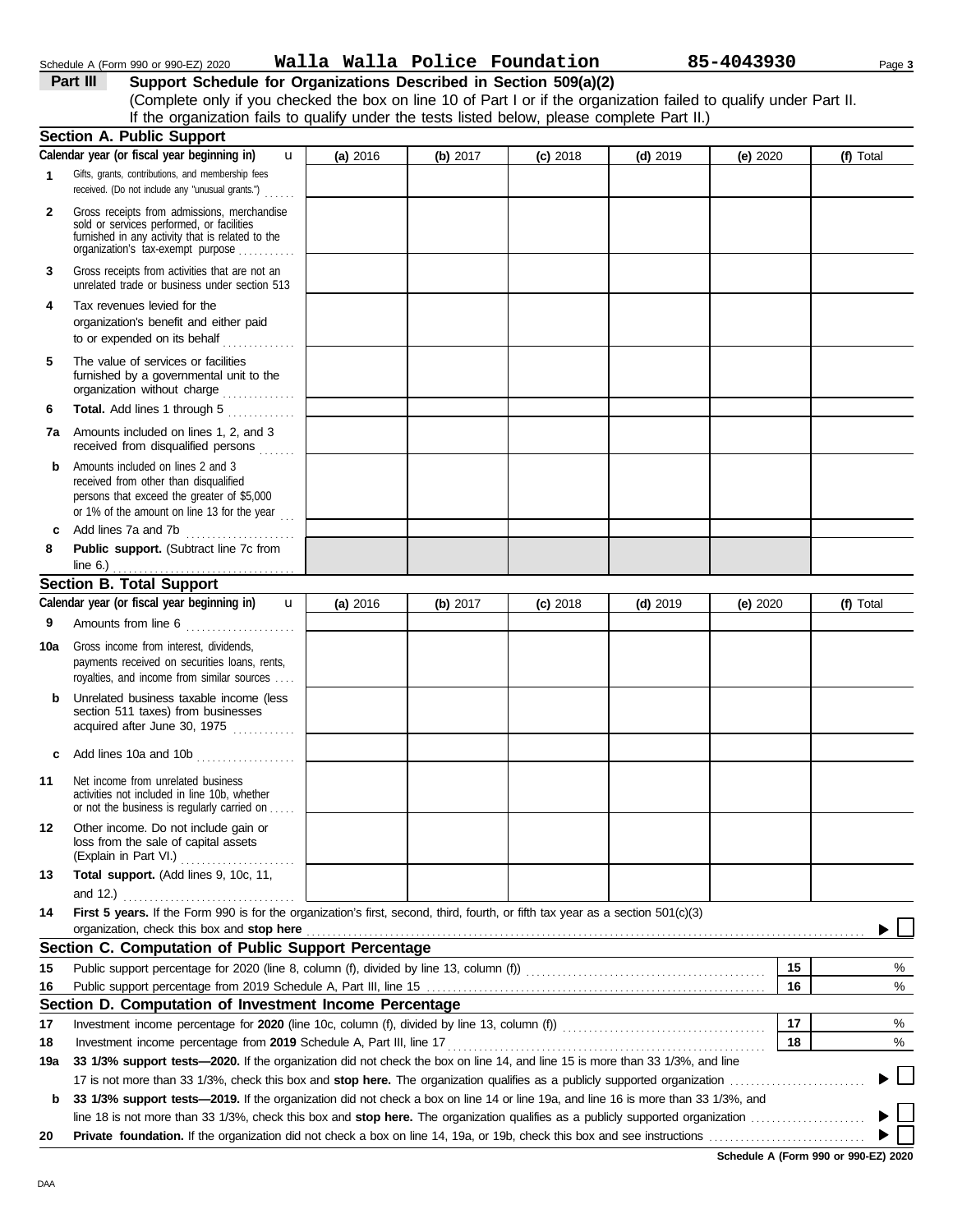|     | Walla Walla Police Foundation<br>Schedule A (Form 990 or 990-EZ) 2020                                               | 85-4043930 | Page 4    |
|-----|---------------------------------------------------------------------------------------------------------------------|------------|-----------|
|     | <b>Part IV</b><br><b>Supporting Organizations</b>                                                                   |            |           |
|     | (Complete only if you checked a box in line 12 on Part I. If you checked box 12a, Part I, complete Sections A       |            |           |
|     | and B. If you checked box 12b, Part I, complete Sections A and C. If you checked box 12c, Part I, complete          |            |           |
|     | Sections A, D, and E. If you checked box 12d, Part I, complete Sections A and D, and complete Part V.)              |            |           |
|     | Section A. All Supporting Organizations                                                                             |            |           |
|     |                                                                                                                     |            | Yes<br>No |
| 1   | Are all of the organization's supported organizations listed by name in the organization's governing                |            |           |
|     | documents? If "No," describe in Part VI how the supported organizations are designated. If designated by            |            |           |
|     | class or purpose, describe the designation. If historic and continuing relationship, explain.                       | 1          |           |
| 2   | Did the organization have any supported organization that does not have an IRS determination of status              |            |           |
|     | under section 509(a)(1) or (2)? If "Yes," explain in Part VI how the organization determined that the supported     |            |           |
|     | organization was described in section 509(a)(1) or (2).                                                             | 2          |           |
| За  | Did the organization have a supported organization described in section $501(c)(4)$ , (5), or (6)? If "Yes," answer |            |           |
|     | lines 3b and 3c below.                                                                                              | 3a         |           |
| b   | Did the organization confirm that each supported organization qualified under section 501(c)(4), (5), or (6) and    |            |           |
|     | satisfied the public support tests under section $509(a)(2)?$ If "Yes," describe in Part VI when and how the        |            |           |
|     | organization made the determination.                                                                                | 3b         |           |
| c   | Did the organization ensure that all support to such organizations was used exclusively for section $170(c)(2)(B)$  |            |           |
|     | purposes? If "Yes," explain in Part VI what controls the organization put in place to ensure such use.              | 3c         |           |
| 4a  | Was any supported organization not organized in the United States ("foreign supported organization")? If            |            |           |
|     | "Yes," and if you checked 12a or 12b in Part I, answer (b) and (c) below.                                           | 4a         |           |
|     | Did the organization have ultimate control and discretion in deciding whether to make grants to the foreign         |            |           |
| b   |                                                                                                                     |            |           |
|     | supported organization? If "Yes," describe in Part VI how the organization had such control and discretion          |            |           |
|     | despite being controlled or supervised by or in connection with its supported organizations.                        | 4b         |           |
| c   | Did the organization support any foreign supported organization that does not have an IRS determination             |            |           |
|     | under sections $501(c)(3)$ and $509(a)(1)$ or (2)? If "Yes," explain in Part VI what controls the organization used |            |           |
|     | to ensure that all support to the foreign supported organization was used exclusively for section $170(c)(2)(B)$    |            |           |
|     | purposes.                                                                                                           | 4c         |           |
| 5а  | Did the organization add, substitute, or remove any supported organizations during the tax year? If "Yes,"          |            |           |
|     | answer lines 5b and 5c below (if applicable). Also, provide detail in Part VI, including (i) the names and EIN      |            |           |
|     | numbers of the supported organizations added, substituted, or removed; (ii) the reasons for each such action;       |            |           |
|     | (iii) the authority under the organization's organizing document authorizing such action; and (iv) how the action   |            |           |
|     | was accomplished (such as by amendment to the organizing document).                                                 | 5a         |           |
| b   | Type I or Type II only. Was any added or substituted supported organization part of a class already                 |            |           |
|     | designated in the organization's organizing document?                                                               | 5b         |           |
| с   | Substitutions only. Was the substitution the result of an event beyond the organization's control?                  | 5c         |           |
|     | Did the organization provide support (whether in the form of grants or the provision of services or facilities) to  |            |           |
|     | anyone other than (i) its supported organizations, (ii) individuals that are part of the charitable class benefited |            |           |
|     | by one or more of its supported organizations, or (iii) other supporting organizations that also support or         |            |           |
|     | benefit one or more of the filing organization's supported organizations? If "Yes," provide detail in Part VI.      | 6          |           |
| 7   | Did the organization provide a grant, loan, compensation, or other similar payment to a substantial contributor     |            |           |
|     | (as defined in section $4958(c)(3)(C)$ ), a family member of a substantial contributor, or a 35% controlled entity  |            |           |
|     | with regard to a substantial contributor? If "Yes," complete Part I of Schedule L (Form 990 or 990-EZ).             | 7          |           |
| 8   | Did the organization make a loan to a disqualified person (as defined in section 4958) not described in line 7?     |            |           |
|     | If "Yes," complete Part I of Schedule L (Form 990 or 990-EZ).                                                       | 8          |           |
| 9a  | Was the organization controlled directly or indirectly at any time during the tax year by one or more               |            |           |
|     | disqualified persons, as defined in section 4946 (other than foundation managers and organizations                  |            |           |
|     | described in section 509(a)(1) or (2))? If "Yes," provide detail in Part VI.                                        | 9а         |           |
| b   | Did one or more disqualified persons (as defined in line 9a) hold a controlling interest in any entity in which     |            |           |
|     | the supporting organization had an interest? If "Yes," provide detail in Part VI.                                   | 9b         |           |
| c   | Did a disqualified person (as defined in line 9a) have an ownership interest in, or derive any personal benefit     |            |           |
|     | from, assets in which the supporting organization also had an interest? If "Yes," provide detail in Part VI.        | 9c         |           |
| 10a | Was the organization subject to the excess business holdings rules of section 4943 because of section               |            |           |
|     | 4943(f) (regarding certain Type II supporting organizations, and all Type III non-functionally integrated           |            |           |
|     | supporting organizations)? If "Yes," answer line 10b below.                                                         | 10a        |           |
| b   | Did the organization have any excess business holdings in the tax year? (Use Schedule C, Form 4720, to              |            |           |
|     | determine whether the organization had excess business holdings.)                                                   | 10b        |           |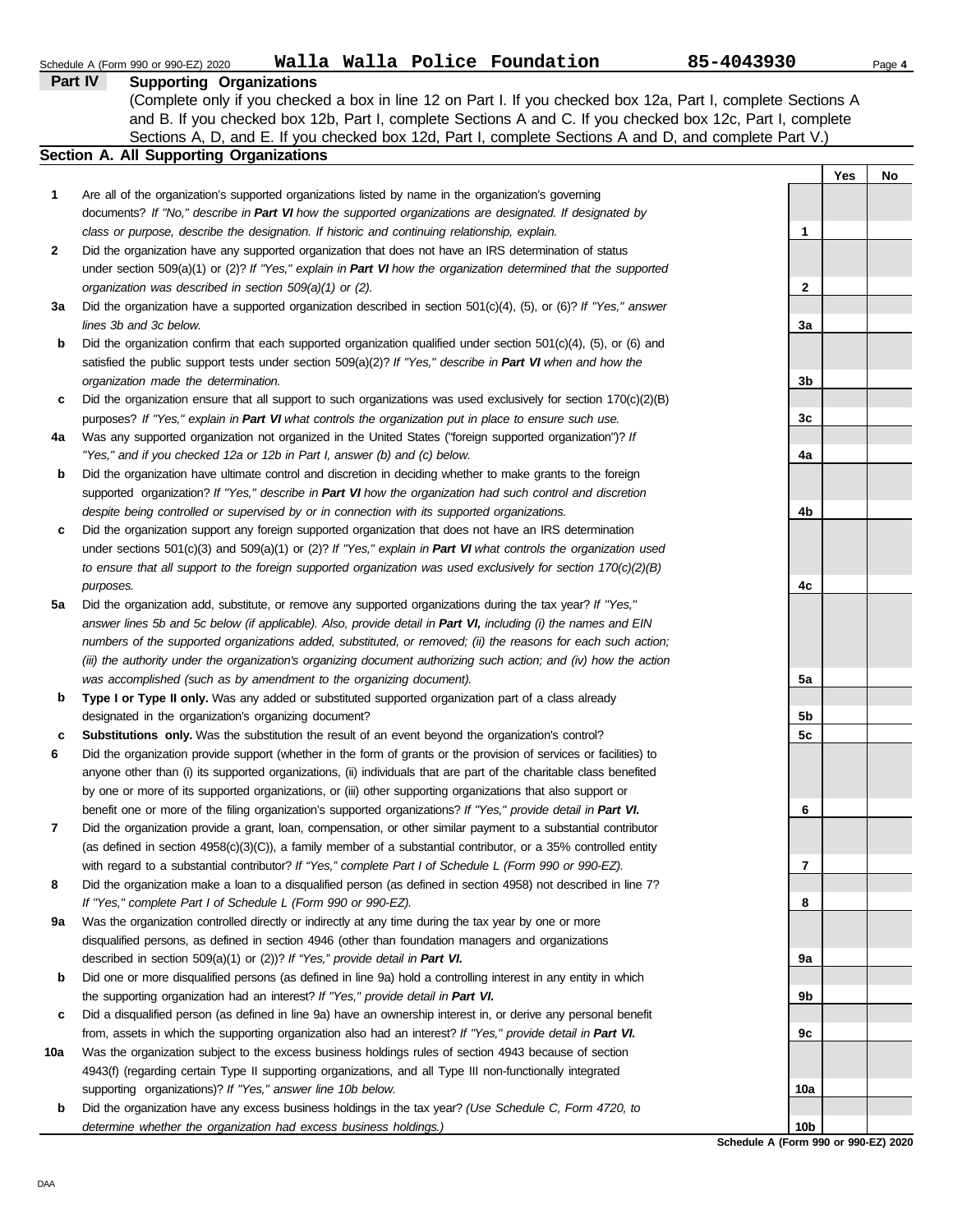| Schedule A (Form 990 or 990-EZ) 2020 |  |  |  | Walla Walla Police Foundation | 85-4043930 | Page 5 |
|--------------------------------------|--|--|--|-------------------------------|------------|--------|
|--------------------------------------|--|--|--|-------------------------------|------------|--------|

|    |                                                                                                                      |                 | Yes | No |
|----|----------------------------------------------------------------------------------------------------------------------|-----------------|-----|----|
| 11 | Has the organization accepted a gift or contribution from any of the following persons?                              |                 |     |    |
| a  | A person who directly or indirectly controls, either alone or together with persons described in lines 11b and       |                 |     |    |
|    | 11c below, the governing body of a supported organization?                                                           | 11a             |     |    |
| b  | A family member of a person described in line 11a above?                                                             | 11 <sub>b</sub> |     |    |
|    | c A 35% controlled entity of a person described in line 11a or 11b above? If "Yes" to line 11a, 11b, or 11c, provide |                 |     |    |
|    | detail in Part VI.                                                                                                   | 11c             |     |    |

#### **Section B. Type I Supporting Organizations**

**Part IV Supporting Organizations** *(continued)*

|              |                                                                                                                                |   | Yes | No |
|--------------|--------------------------------------------------------------------------------------------------------------------------------|---|-----|----|
|              | Did the governing body, members of the governing body, officers acting in their official capacity, or membership of one or     |   |     |    |
|              | more supported organizations have the power to regularly appoint or elect at least a majority of the organization's officers,  |   |     |    |
|              | directors, or trustees at all times during the tax year? If "No," describe in Part VI how the supported organization(s)        |   |     |    |
|              | effectively operated, supervised, or controlled the organization's activities. If the organization had more than one supported |   |     |    |
|              | organization, describe how the powers to appoint and/or remove officers, directors, or trustees were allocated among the       |   |     |    |
|              | supported organizations and what conditions or restrictions, if any, applied to such powers during the tax year.               |   |     |    |
| $\mathbf{2}$ | Did the organization operate for the benefit of any supported organization other than the supported                            |   |     |    |
|              | organization(s) that operated, supervised, or controlled the supporting organization? If "Yes," explain in Part                |   |     |    |
|              | VI how providing such benefit carried out the purposes of the supported organization(s) that operated,                         |   |     |    |
|              | supervised, or controlled the supporting organization.                                                                         | 2 |     |    |
|              | Section C. Type II Supporting Organizations                                                                                    |   |     |    |

|                                                                                                                  |  | No |
|------------------------------------------------------------------------------------------------------------------|--|----|
| Were a majority of the organization's directors or trustees during the tax year also a majority of the directors |  |    |
| or trustees of each of the organization's supported organization(s)? If "No," describe in Part VI how control    |  |    |
| or management of the supporting organization was vested in the same persons that controlled or managed           |  |    |
| the supported organization(s).                                                                                   |  |    |

#### **Section D. All Type III Supporting Organizations**

|                |                                                                                                                        |   | Yes | No |
|----------------|------------------------------------------------------------------------------------------------------------------------|---|-----|----|
| 1              | Did the organization provide to each of its supported organizations, by the last day of the fifth month of the         |   |     |    |
|                | organization's tax year, (i) a written notice describing the type and amount of support provided during the prior tax  |   |     |    |
|                | year, (ii) a copy of the Form 990 that was most recently filed as of the date of notification, and (iii) copies of the |   |     |    |
|                | organization's governing documents in effect on the date of notification, to the extent not previously provided?       |   |     |    |
| $\overline{2}$ | Were any of the organization's officers, directors, or trustees either (i) appointed or elected by the supported       |   |     |    |
|                | organization(s) or (ii) serving on the governing body of a supported organization? If "No," explain in Part VI how     |   |     |    |
|                | the organization maintained a close and continuous working relationship with the supported organization(s).            | 2 |     |    |
| $\mathbf{3}$   | By reason of the relationship described in line 2, above, did the organization's supported organizations have          |   |     |    |
|                | a significant voice in the organization's investment policies and in directing the use of the organization's           |   |     |    |
|                | income or assets at all times during the tax year? If "Yes," describe in Part VI the role the organization's           |   |     |    |
|                | supported organizations played in this regard.                                                                         | 3 |     |    |

#### **Section E. Type III Functionally-Integrated Supporting Organizations**

| Check the box next to the method that the organization used to satisfy the Integral Part Test during the year (see instructions). |  |  |
|-----------------------------------------------------------------------------------------------------------------------------------|--|--|
|                                                                                                                                   |  |  |

The organization satisfied the Activities Test. *Complete line 2 below.* **a**

The organization is the parent of each of its supported organizations. *Complete line 3 below.* **b**

The organization supported a governmental entity. *Describe in Part VI how you supported a governmental entity (see instructions).* **c**

- **2** Activities Test. *Answer lines 2a and 2b below.*
- **a** Did substantially all of the organization's activities during the tax year directly further the exempt purposes of the supported organization(s) to which the organization was responsive? *If "Yes," then in Part VI identify those supported organizations and explain how these activities directly furthered their exempt purposes, how the organization was responsive to those supported organizations, and how the organization determined that these activities constituted substantially all of its activities.*
- **b** Did the activities described in line 2a, above, constitute activities that, but for the organization's involvement, one or more of the organization's supported organization(s) would have been engaged in? If "Yes," explain in *Part VI the reasons for the organization's position that its supported organization(s) would have engaged in these activities but for the organization's involvement.*
- **3** Parent of Supported Organizations. *Answer lines 3a and 3b below.*
- **a** Did the organization have the power to regularly appoint or elect a majority of the officers, directors, or trustees of each of the supported organizations? *If "Yes" or "No," provide details in Part VI.*
- **b** Did the organization exercise a substantial degree of direction over the policies, programs, and activities of each of its supported organizations? *If "Yes," describe in Part VI the role played by the organization in this regard.*

**Yes No 2a 2b 3a 3b**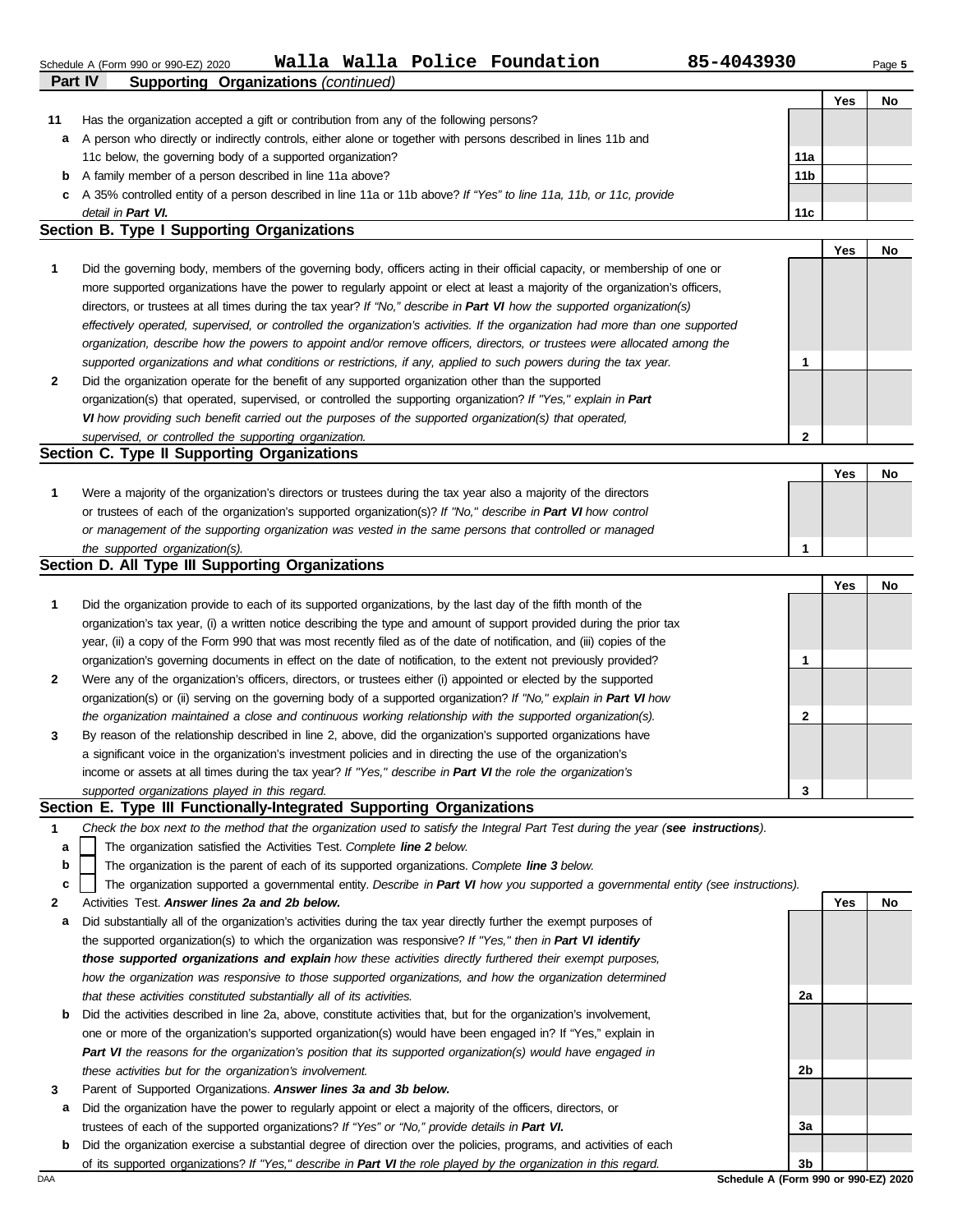| <b>Part V</b>  | Type III Non-Functionally Integrated 509(a)(3) Supporting Organizations                                                          |                         |                          |                                |
|----------------|----------------------------------------------------------------------------------------------------------------------------------|-------------------------|--------------------------|--------------------------------|
| 1              | Check here if the organization satisfied the Integral Part Test as a qualifying trust on Nov. 20, 1970 (explain in Part VI). See |                         |                          |                                |
|                | instructions. All other Type III non-functionally integrated supporting organizations must complete Sections A through E.        |                         |                          |                                |
|                | Section A - Adjusted Net Income                                                                                                  |                         | (A) Prior Year           | (B) Current Year               |
|                |                                                                                                                                  |                         |                          | (optional)                     |
| 1              | Net short-term capital gain                                                                                                      | 1                       |                          |                                |
| 2              | Recoveries of prior-year distributions                                                                                           | $\mathbf 2$             |                          |                                |
| 3              | Other gross income (see instructions)                                                                                            | 3                       |                          |                                |
| 4              | Add lines 1 through 3.                                                                                                           | 4                       |                          |                                |
| 5              | Depreciation and depletion                                                                                                       | 5                       |                          |                                |
| 6              | Portion of operating expenses paid or incurred for production or collection of                                                   |                         |                          |                                |
|                | gross income or for management, conservation, or maintenance of property                                                         |                         |                          |                                |
|                | held for production of income (see instructions)                                                                                 | 6                       |                          |                                |
| $\mathbf{7}$   | Other expenses (see instructions)                                                                                                | $\overline{\mathbf{r}}$ |                          |                                |
| 8              | Adjusted Net Income (subtract lines 5, 6, and 7 from line 4)                                                                     | 8                       |                          |                                |
|                | Section B - Minimum Asset Amount                                                                                                 |                         | (A) Prior Year           | (B) Current Year<br>(optional) |
| 1              | Aggregate fair market value of all non-exempt-use assets (see                                                                    |                         |                          |                                |
|                | instructions for short tax year or assets held for part of year):                                                                |                         |                          |                                |
|                | a Average monthly value of securities                                                                                            | 1a                      |                          |                                |
|                | <b>b</b> Average monthly cash balances                                                                                           | 1b                      |                          |                                |
|                | c Fair market value of other non-exempt-use assets                                                                               | 1 <sub>c</sub>          |                          |                                |
|                | <b>d Total</b> (add lines 1a, 1b, and 1c)                                                                                        | 1d                      |                          |                                |
|                | <b>e</b> Discount claimed for blockage or other factors                                                                          |                         |                          |                                |
|                | (explain in detail in Part VI):                                                                                                  |                         |                          |                                |
| 2              | Acquisition indebtedness applicable to non-exempt-use assets                                                                     | $\overline{2}$          |                          |                                |
| 3              | Subtract line 2 from line 1d.                                                                                                    | 3                       |                          |                                |
| 4              | Cash deemed held for exempt use. Enter 0.015 of line 3 (for greater amount,                                                      |                         |                          |                                |
|                | see instructions).                                                                                                               | 4                       |                          |                                |
| 5.             | Net value of non-exempt-use assets (subtract line 4 from line 3)                                                                 | 5                       |                          |                                |
| 6              | Multiply line 5 by 0.035.                                                                                                        | 6                       |                          |                                |
| 7              | Recoveries of prior-year distributions                                                                                           | $\overline{7}$          |                          |                                |
| 8              | Minimum Asset Amount (add line 7 to line 6)                                                                                      | 8                       |                          |                                |
|                | Section C - Distributable Amount                                                                                                 |                         |                          | <b>Current Year</b>            |
| 1              | Adjusted net income for prior year (from Section A, line 8, column A)                                                            | 1                       |                          |                                |
| 2              | Enter 0.85 of line 1.                                                                                                            | $\mathbf{2}$            |                          |                                |
| 3              | Minimum asset amount for prior year (from Section B, line 8, column A)                                                           | 3                       |                          |                                |
| 4              | Enter greater of line 2 or line 3.                                                                                               | $\overline{\mathbf{4}}$ |                          |                                |
| 5              | Income tax imposed in prior year                                                                                                 | 5                       |                          |                                |
| 6              | <b>Distributable Amount.</b> Subtract line 5 from line 4, unless subject to                                                      |                         |                          |                                |
|                | emergency temporary reduction (see instructions).                                                                                | 6                       |                          |                                |
| $\overline{ }$ | $\Box$ Check have if the current vear is the expanizations first as a non-functionally integrated Type                           |                         | III augusting appointing |                                |

Schedule A (Form 990 or 990-EZ) 2020 Page **6 Walla Walla Police Foundation 85-4043930**

**7** | Check here if the current year is the organization's first as a non-functionally integrated Type III supporting organization (see instructions).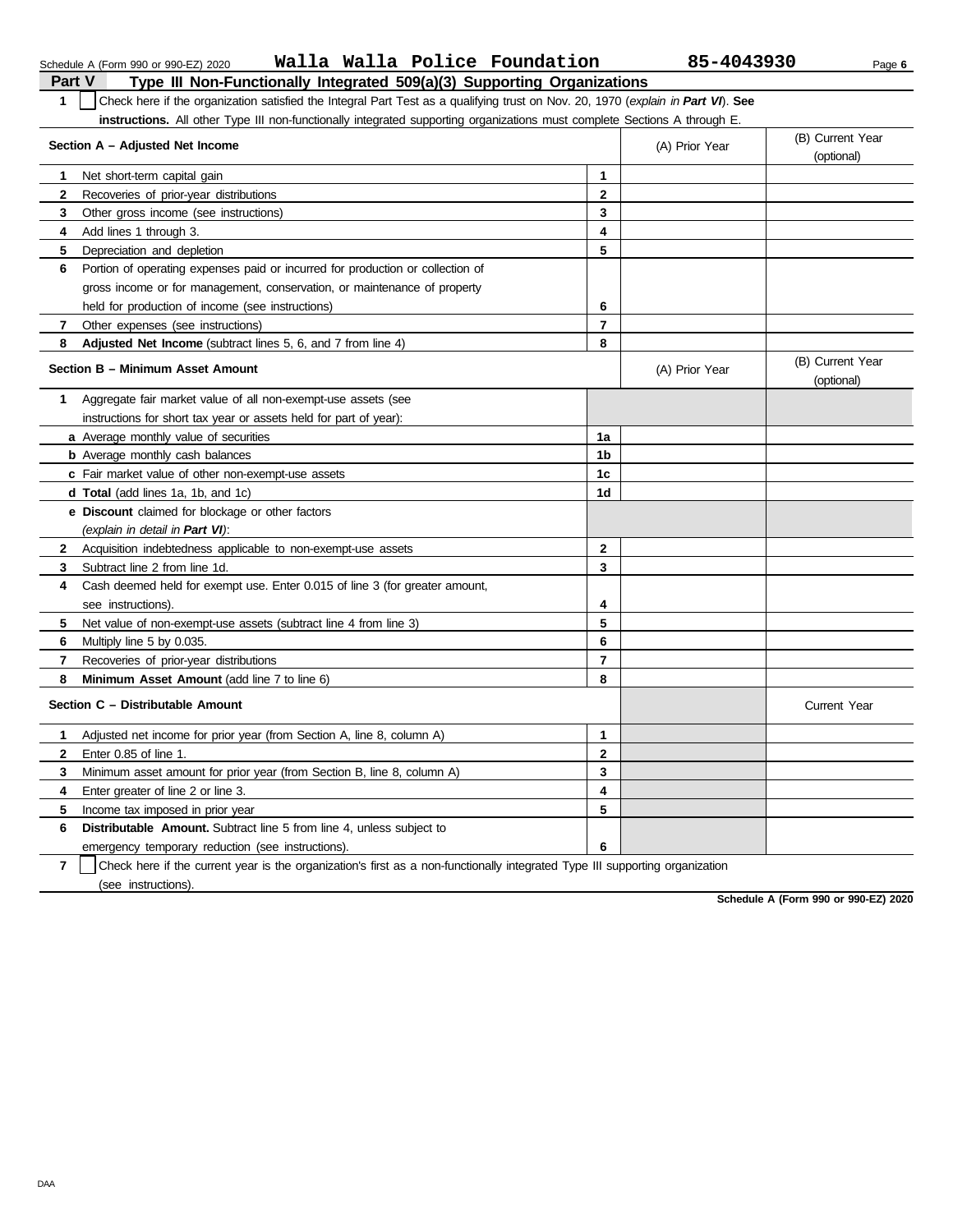DAA

|--|

Schedule A (Form 990 or 990-EZ) 2020 Page **7 Walla Walla Police Foundation 85-4043930Part V Type III Non-Functionally Integrated 509(a)(3) Supporting Organizations** *(continued)*<br>**Part V Type III Non-Functionally Integrated 509(a)(3) Supporting Organizations** *(continued)* 

|              | Section D - Distributions                                                                  |                                    |                                               | <b>Current Year</b>                              |
|--------------|--------------------------------------------------------------------------------------------|------------------------------------|-----------------------------------------------|--------------------------------------------------|
| 1            | Amounts paid to supported organizations to accomplish exempt purposes                      |                                    |                                               |                                                  |
| $\mathbf{2}$ | Amounts paid to perform activity that directly furthers exempt purposes of supported       |                                    |                                               |                                                  |
|              | organizations, in excess of income from activity                                           |                                    |                                               |                                                  |
| 3            | Administrative expenses paid to accomplish exempt purposes of supported organizations      |                                    |                                               |                                                  |
| 4            | Amounts paid to acquire exempt-use assets                                                  |                                    |                                               |                                                  |
| 5            | Qualified set-aside amounts (prior IRS approval required-provide details in Part VI)       |                                    |                                               |                                                  |
| 6            | Other distributions (describe in Part VI). See instructions.                               |                                    |                                               |                                                  |
| 7            | Total annual distributions. Add lines 1 through 6.                                         |                                    |                                               |                                                  |
| 8            | Distributions to attentive supported organizations to which the organization is responsive |                                    |                                               |                                                  |
|              | (provide details in Part VI). See instructions.                                            |                                    |                                               |                                                  |
| 9            | Distributable amount for 2020 from Section C, line 6                                       |                                    |                                               |                                                  |
| 10           | Line 8 amount divided by line 9 amount                                                     |                                    |                                               |                                                  |
|              | <b>Section E - Distribution Allocations (see instructions)</b>                             | (i)<br><b>Excess Distributions</b> | (ii)<br><b>Underdistributions</b><br>Pre-2020 | (iii)<br><b>Distributable</b><br>Amount for 2020 |
| 1            | Distributable amount for 2020 from Section C, line 6                                       |                                    |                                               |                                                  |
| $\mathbf{2}$ | Underdistributions, if any, for years prior to 2020                                        |                                    |                                               |                                                  |
|              | (reasonable cause required-explain in Part VI). See                                        |                                    |                                               |                                                  |
| 3            | instructions.<br>Excess distributions carryover, if any, to 2020                           |                                    |                                               |                                                  |
|              |                                                                                            |                                    |                                               |                                                  |
|              |                                                                                            |                                    |                                               |                                                  |
|              |                                                                                            |                                    |                                               |                                                  |
|              |                                                                                            |                                    |                                               |                                                  |
|              |                                                                                            |                                    |                                               |                                                  |
|              | f Total of lines 3a through 3e                                                             |                                    |                                               |                                                  |
|              | <b>g</b> Applied to underdistributions of prior years                                      |                                    |                                               |                                                  |
|              | h Applied to 2020 distributable amount                                                     |                                    |                                               |                                                  |
|              | <i>i</i> Carryover from 2015 not applied (see instructions)                                |                                    |                                               |                                                  |
|              | Remainder. Subtract lines 3g, 3h, and 3i from line 3f.                                     |                                    |                                               |                                                  |
| 4            | Distributions for 2020 from                                                                |                                    |                                               |                                                  |
|              | \$<br>Section D, line 7:                                                                   |                                    |                                               |                                                  |
|              | a Applied to underdistributions of prior years                                             |                                    |                                               |                                                  |
|              | <b>b</b> Applied to 2020 distributable amount                                              |                                    |                                               |                                                  |
|              | c Remainder. Subtract lines 4a and 4b from line 4.                                         |                                    |                                               |                                                  |
|              | Remaining underdistributions for years prior to 2020, if                                   |                                    |                                               |                                                  |
|              | any. Subtract lines 3g and 4a from line 2. For result                                      |                                    |                                               |                                                  |
|              | greater than zero, explain in Part VI. See instructions.                                   |                                    |                                               |                                                  |
| 6            | Remaining underdistributions for 2020 Subtract lines 3h                                    |                                    |                                               |                                                  |
|              | and 4b from line 1. For result greater than zero, explain in                               |                                    |                                               |                                                  |
|              | Part VI. See instructions.                                                                 |                                    |                                               |                                                  |
| 7            | Excess distributions carryover to 2021. Add lines 3j                                       |                                    |                                               |                                                  |
|              | and 4c.                                                                                    |                                    |                                               |                                                  |
| 8            | Breakdown of line 7:                                                                       |                                    |                                               |                                                  |
|              | a Excess from 2016                                                                         |                                    |                                               |                                                  |
|              | <b>b</b> Excess from 2017                                                                  |                                    |                                               |                                                  |
|              |                                                                                            |                                    |                                               |                                                  |
|              |                                                                                            |                                    |                                               |                                                  |
|              | e Excess from 2020                                                                         |                                    |                                               |                                                  |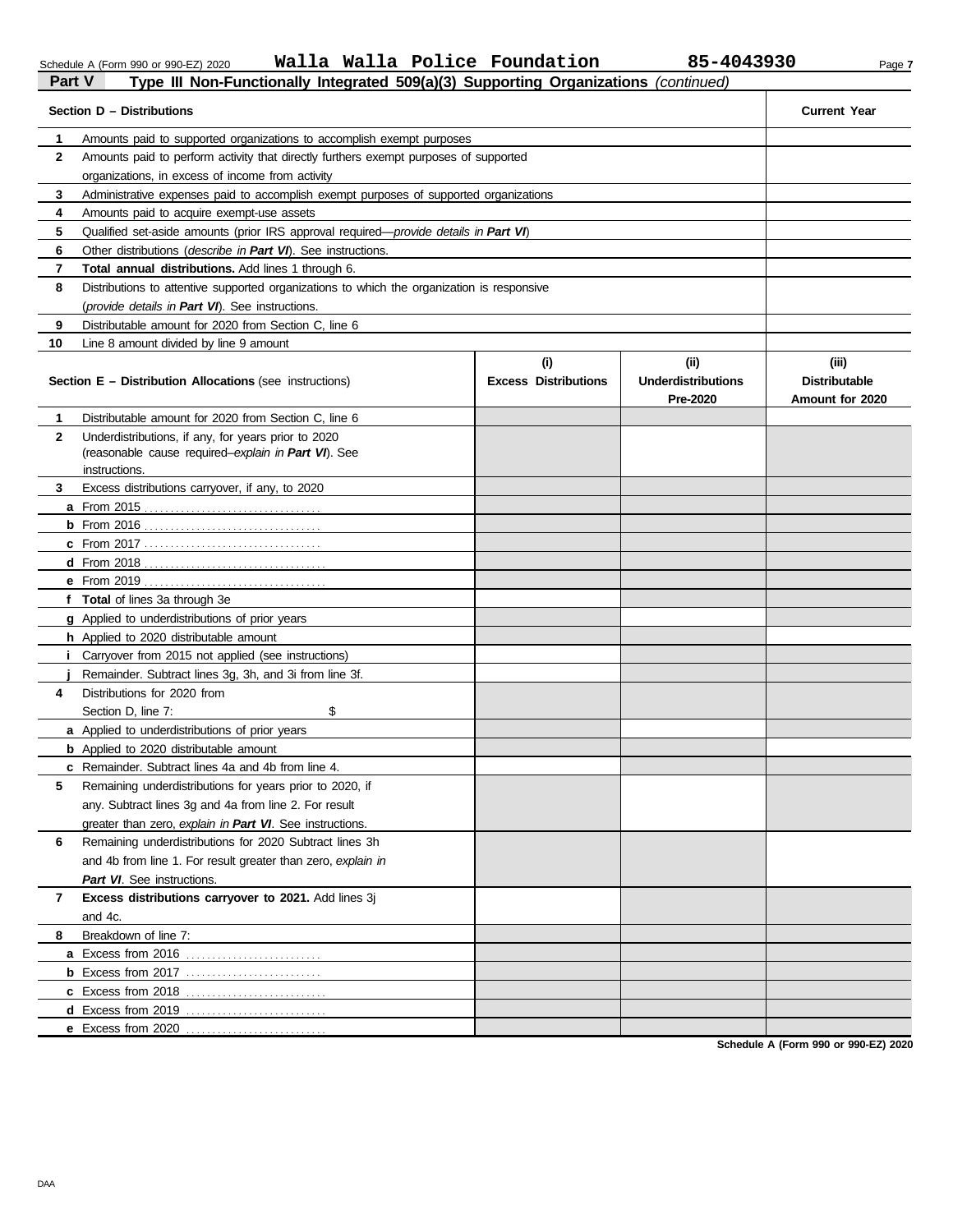|         | Schedule A (Form 990 or 990-EZ) 2020                                                           |  | Walla Walla Police Foundation | 85-4043930                                                                                                                                                                                                                                                                                                                                                                                                                                                                                | Page 8 |
|---------|------------------------------------------------------------------------------------------------|--|-------------------------------|-------------------------------------------------------------------------------------------------------------------------------------------------------------------------------------------------------------------------------------------------------------------------------------------------------------------------------------------------------------------------------------------------------------------------------------------------------------------------------------------|--------|
| Part VI | lines 2, 5, and 6. Also complete this part for any additional information. (See instructions.) |  |                               | Supplemental Information. Provide the explanations required by Part II, line 10; Part II, line 17a or 17b; Part<br>III, line 12; Part IV, Section A, lines 1, 2, 3b, 3c, 4b, 4c, 5a, 6, 9a, 9b, 9c, 11a, 11b, and 11c; Part IV, Section<br>B, lines 1 and 2; Part IV, Section C, line 1; Part IV, Section D, lines 2 and 3; Part IV, Section E, lines 1c, 2a, 2b,<br>3a, and 3b; Part V, line 1; Part V, Section B, line 1e; Part V, Section D, lines 5, 6, and 8; and Part V, Section E, |        |
|         |                                                                                                |  |                               |                                                                                                                                                                                                                                                                                                                                                                                                                                                                                           |        |
|         |                                                                                                |  |                               |                                                                                                                                                                                                                                                                                                                                                                                                                                                                                           |        |
|         |                                                                                                |  |                               |                                                                                                                                                                                                                                                                                                                                                                                                                                                                                           |        |
|         |                                                                                                |  |                               |                                                                                                                                                                                                                                                                                                                                                                                                                                                                                           |        |
|         |                                                                                                |  |                               |                                                                                                                                                                                                                                                                                                                                                                                                                                                                                           |        |
|         |                                                                                                |  |                               |                                                                                                                                                                                                                                                                                                                                                                                                                                                                                           |        |
|         |                                                                                                |  |                               |                                                                                                                                                                                                                                                                                                                                                                                                                                                                                           |        |
|         |                                                                                                |  |                               |                                                                                                                                                                                                                                                                                                                                                                                                                                                                                           |        |
|         |                                                                                                |  |                               |                                                                                                                                                                                                                                                                                                                                                                                                                                                                                           |        |
|         |                                                                                                |  |                               |                                                                                                                                                                                                                                                                                                                                                                                                                                                                                           |        |
|         |                                                                                                |  |                               |                                                                                                                                                                                                                                                                                                                                                                                                                                                                                           |        |
|         |                                                                                                |  |                               |                                                                                                                                                                                                                                                                                                                                                                                                                                                                                           |        |
|         |                                                                                                |  |                               |                                                                                                                                                                                                                                                                                                                                                                                                                                                                                           |        |
|         |                                                                                                |  |                               |                                                                                                                                                                                                                                                                                                                                                                                                                                                                                           |        |
|         |                                                                                                |  |                               |                                                                                                                                                                                                                                                                                                                                                                                                                                                                                           |        |
|         |                                                                                                |  |                               |                                                                                                                                                                                                                                                                                                                                                                                                                                                                                           |        |
|         |                                                                                                |  |                               |                                                                                                                                                                                                                                                                                                                                                                                                                                                                                           |        |
|         |                                                                                                |  |                               |                                                                                                                                                                                                                                                                                                                                                                                                                                                                                           |        |
|         |                                                                                                |  |                               |                                                                                                                                                                                                                                                                                                                                                                                                                                                                                           |        |
|         |                                                                                                |  |                               |                                                                                                                                                                                                                                                                                                                                                                                                                                                                                           |        |
|         |                                                                                                |  |                               |                                                                                                                                                                                                                                                                                                                                                                                                                                                                                           |        |
|         |                                                                                                |  |                               |                                                                                                                                                                                                                                                                                                                                                                                                                                                                                           |        |
|         |                                                                                                |  |                               |                                                                                                                                                                                                                                                                                                                                                                                                                                                                                           |        |
|         |                                                                                                |  |                               |                                                                                                                                                                                                                                                                                                                                                                                                                                                                                           |        |
|         |                                                                                                |  |                               |                                                                                                                                                                                                                                                                                                                                                                                                                                                                                           |        |
|         |                                                                                                |  |                               |                                                                                                                                                                                                                                                                                                                                                                                                                                                                                           |        |
|         |                                                                                                |  |                               |                                                                                                                                                                                                                                                                                                                                                                                                                                                                                           |        |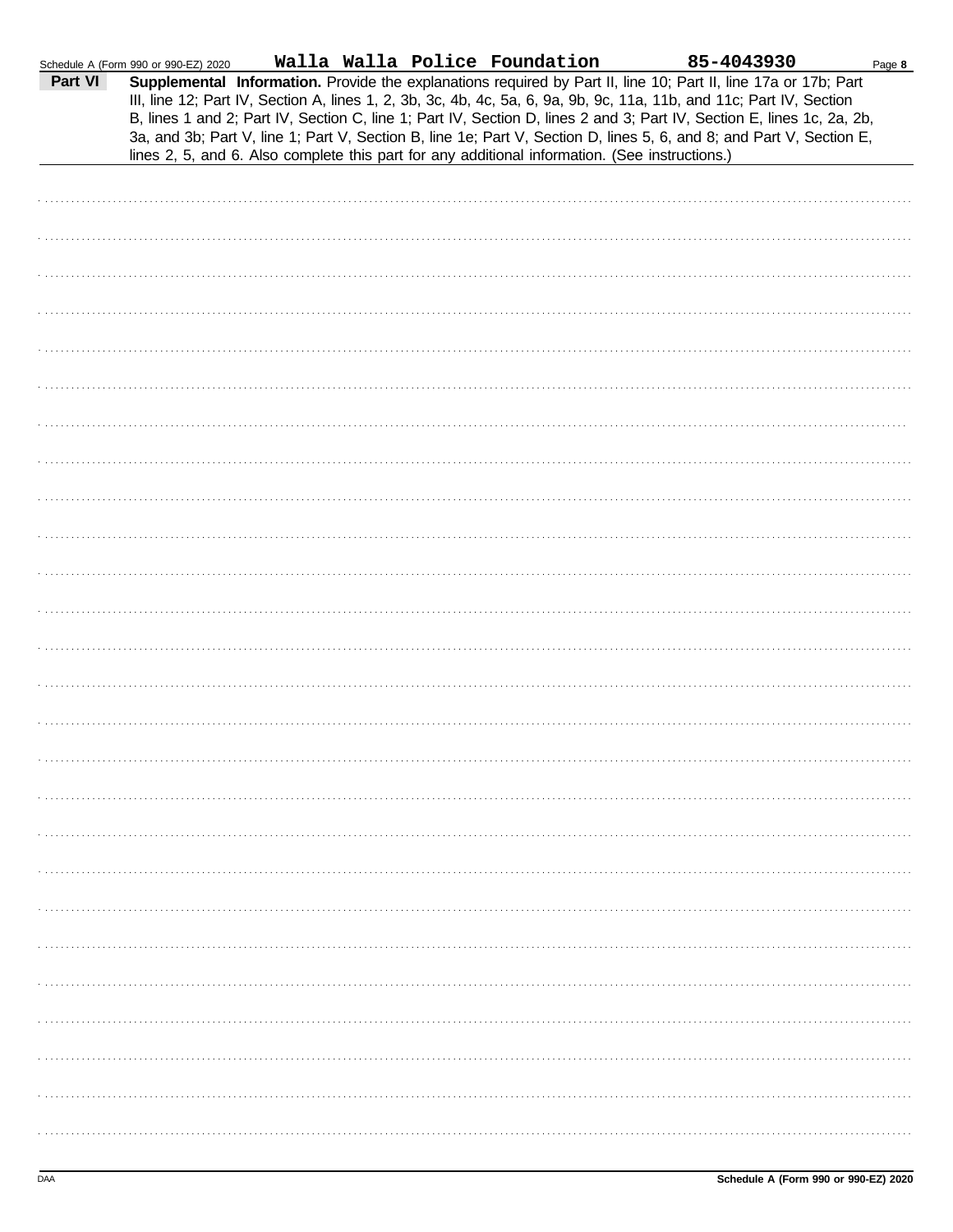**SCHEDULE O** 

(Form 990 or 990-EZ)

Department of the Treasury Internal Revenue Service

Name of the organization

### Supplemental Information to Form 990 or 990-EZ

Complete to provide information for responses to specific questions on Form 990 or 990-EZ or to provide any additional information.

2020 **Open to Public** 

Inspection

OMB No. 1545-0047

u Attach to Form 990 or 990-EZ. u Go to www.irs.gov/Form990 for the latest information.

**Employer identification number** 

85-4043930

### Walla Walla Police Foundation

| Description               |          | Amount |  |
|---------------------------|----------|--------|--|
| <b>Expenses</b>           |          |        |  |
| Business Registration Fee | \$       | 427    |  |
| Credit Card Fees          | \$       | 362    |  |
| Postage and Box Fees      | \$       | 106    |  |
| Supplies                  | \$       | 90     |  |
| Web Maintenance & Design  | \$       | 300    |  |
|                           | Total \$ | 1,285  |  |

## Form 990-EZ, Part III - Primary Exempt Purpose The Walla Walla Police Foundation creates partnerships to provide resources and programs that help the Walla Walla Police Department perform at the highest level of service for the citizens and businesses of Walla Walla. We believe that investing in community and building relationships with those

we serve is the most effective means of promoting public safety.

Form 990-EZ, Part III, Line 28 - First Accomplishment The Walla Walla Police Foundation has established a community care fund to provide emergency financial assistance to community members in need. Community members in need could include victims of crimes such as domestic violence or human trafficking, or someone that just needs a handup, a hotel room for the night, or a tank of gas to get out of town to escape an abusive relationship.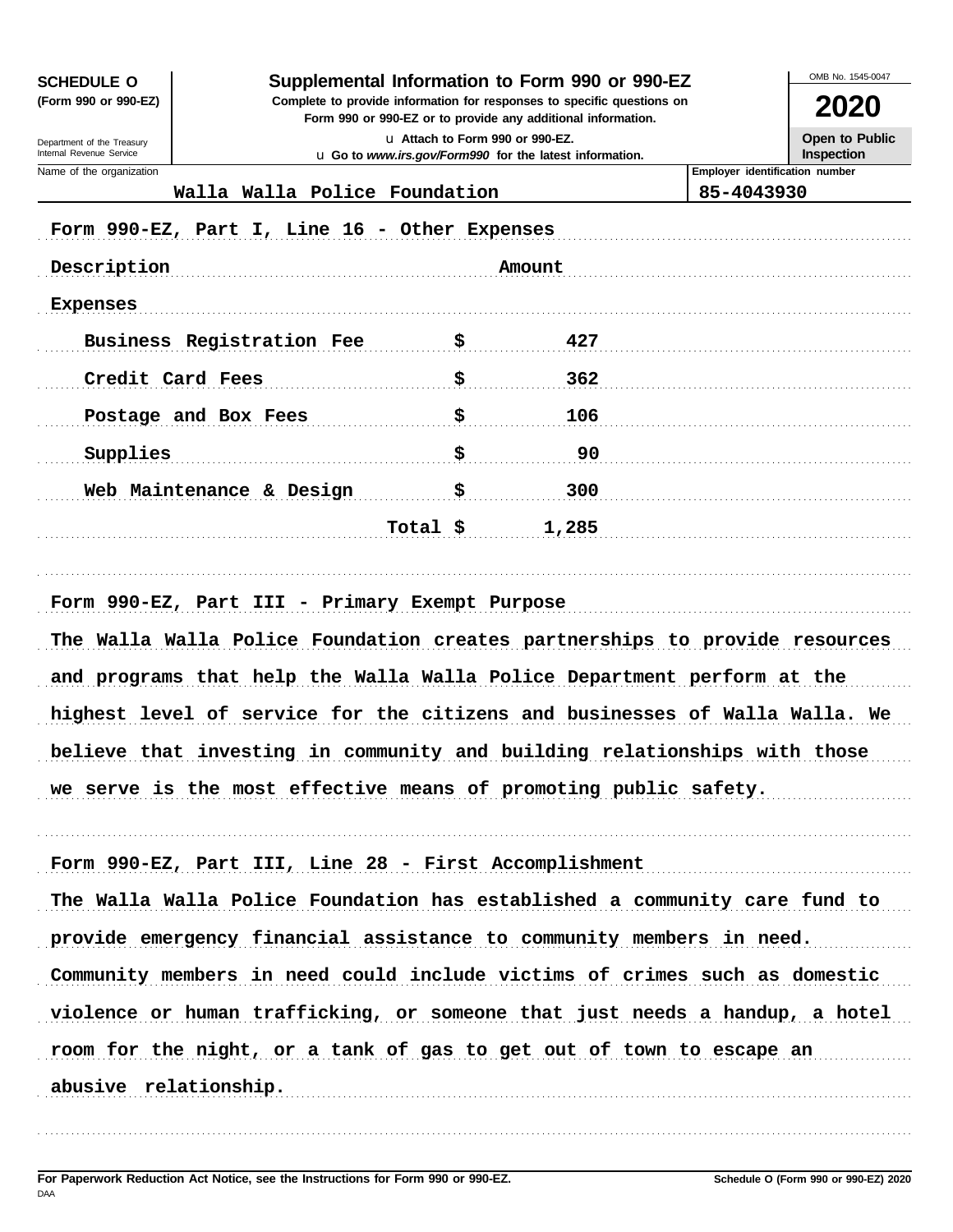| Schedule O (Form 990 or 990-EZ) 2020                                        | Page 2                                       |
|-----------------------------------------------------------------------------|----------------------------------------------|
| Name of the organization<br>Walla Walla Police Foundation                   | Employer identification number<br>85-4043930 |
|                                                                             |                                              |
| WWPD Officers in years past have routinely reached into their own pockets   |                                              |
| to help those in need. The Walla Walla Police Foundation with help from its |                                              |
| Community Partners will provide officers discretionary funds to assist a    |                                              |
| community member in need.                                                   |                                              |
|                                                                             |                                              |
|                                                                             |                                              |
|                                                                             |                                              |
|                                                                             |                                              |
|                                                                             |                                              |
|                                                                             |                                              |
|                                                                             |                                              |
|                                                                             |                                              |
|                                                                             |                                              |
|                                                                             |                                              |
|                                                                             |                                              |
|                                                                             |                                              |
|                                                                             |                                              |
|                                                                             |                                              |
|                                                                             |                                              |
|                                                                             |                                              |
|                                                                             |                                              |
|                                                                             |                                              |
|                                                                             |                                              |
|                                                                             |                                              |
|                                                                             |                                              |
|                                                                             |                                              |
|                                                                             |                                              |

|--|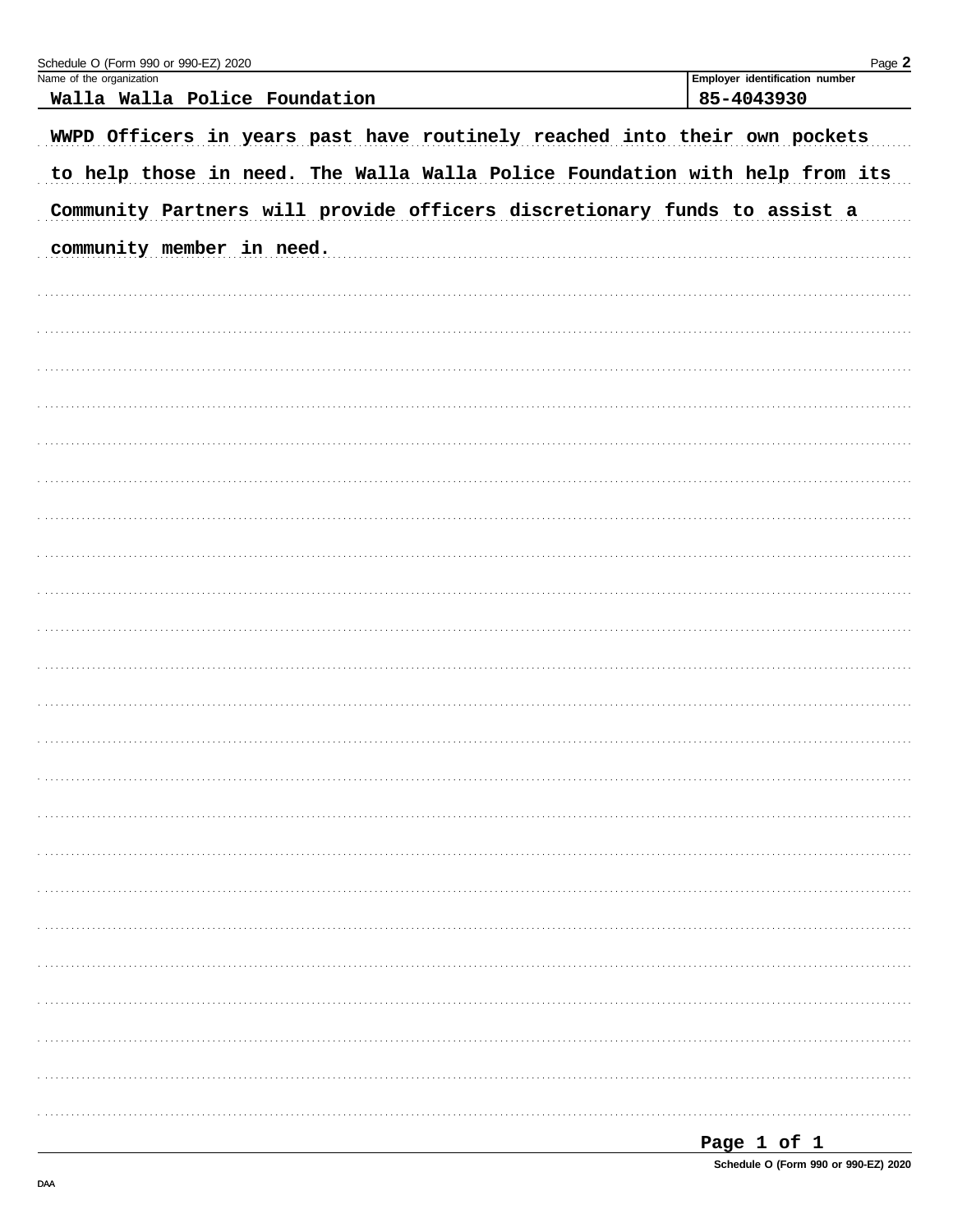| -4043930 |  |
|----------|--|
|          |  |

## 85-4043930 **Federal Statements**

### **Schedule A, Part II, Line 1(e)**

| Description |          | Amount        |        |
|-------------|----------|---------------|--------|
| Individual  | Business | Contributions | 12,413 |
| Total       |          |               | 12,413 |